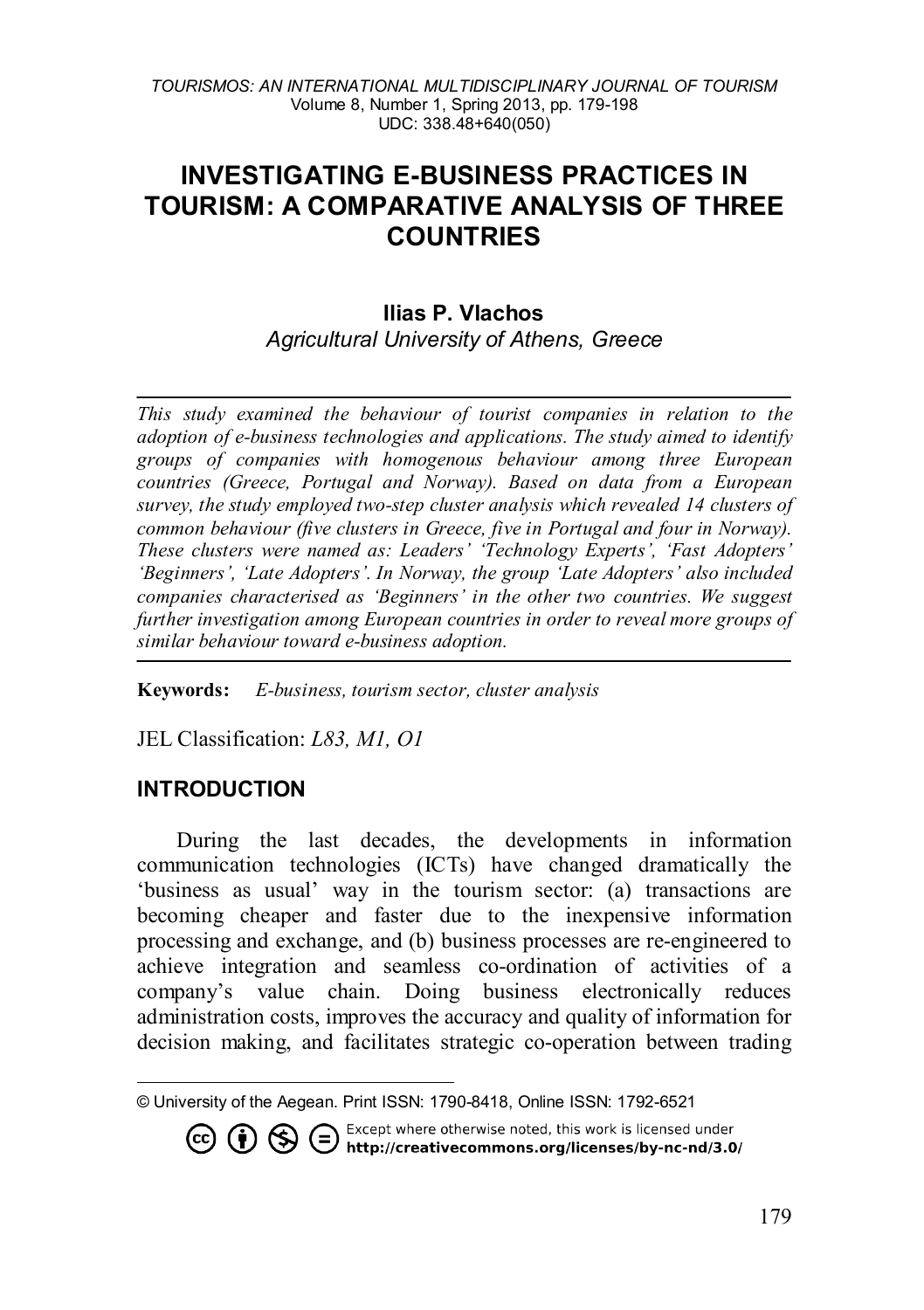partners. E-business has become a strategic decision, yet it remains unclear what are the strategies that companies adopt when the deal with ebusiness (Sanders, 2007; Lasch et al. 2007; Rudall and Mann, 2006; Iansiti, 2005; Didascalou et al. 2009; Lekakou et al. 2009; Soteriades et al. 2009; Psillakis et al. 2009).

Different schools of thought uncover different business strategies and policies dealing with e-business implementations to operational level. For example, Porter's theory implied that each company is obligated to apply a technological strategy in order to "stay alive" in turbulent competition (Porter, 2001; Porter and Millar, 1985). However, some companies seem to take the lead and be more innovative than other companies that find the following the leaders are more cost-effective and efficient, and less risktaking. For example, tourism agents that provide suitable services and holiday packages to their customers, by imitating practices from their competitors, do not apply an innovative strategy (Niininen et al. 2007). A drawback of being a follower is that consumers may have become loyal to other companies that offer similar products and services (Valos et al. 2007). This approach could be mostly applicable and successful for numerous tourism agents who want achievable goals with low-risk.

We examined the behaviour of tourist companies in relation to the adoption of e-business technologies and applications in three European countries, Greece, Portugal and Norway.

# **PATTERNS OF ORGANISATIONAL BEHAVIOUR REGARDING E-BUSINESS ADOPTION BY TOURISM COMPANIES**

The influence of e-business on company's performance on tourism sector has been researched in an extensive way (Yilmaz and Clark, 2006; and Vafiropoulos, 2006; Morrison and Teixeira, 2004; Vrana and Zafiropoulos, 2006; Christou and Saveriades, 2010). Most studies advocated that e-business technologies have a relative advantage of operational efficiency with overtly competitive advantages in other parts of the value chain. For example, Yilmaz and Butici (2006a) measured performance variables on value chain from customers' perspective related to technological adoption. Poon and Lau (2000) tried to analyse the value chain of tourism industry using Michael Porter's theory. Grangsjo (2003) investigated the relation between competition and co-operation and how this notion could be supported by managerial tasks in order to improve competitive attitude related to synergy with competitors. Additionally, Dabas and Manaktola (2007) emphasised the electronic distribution strategies of tourism companies.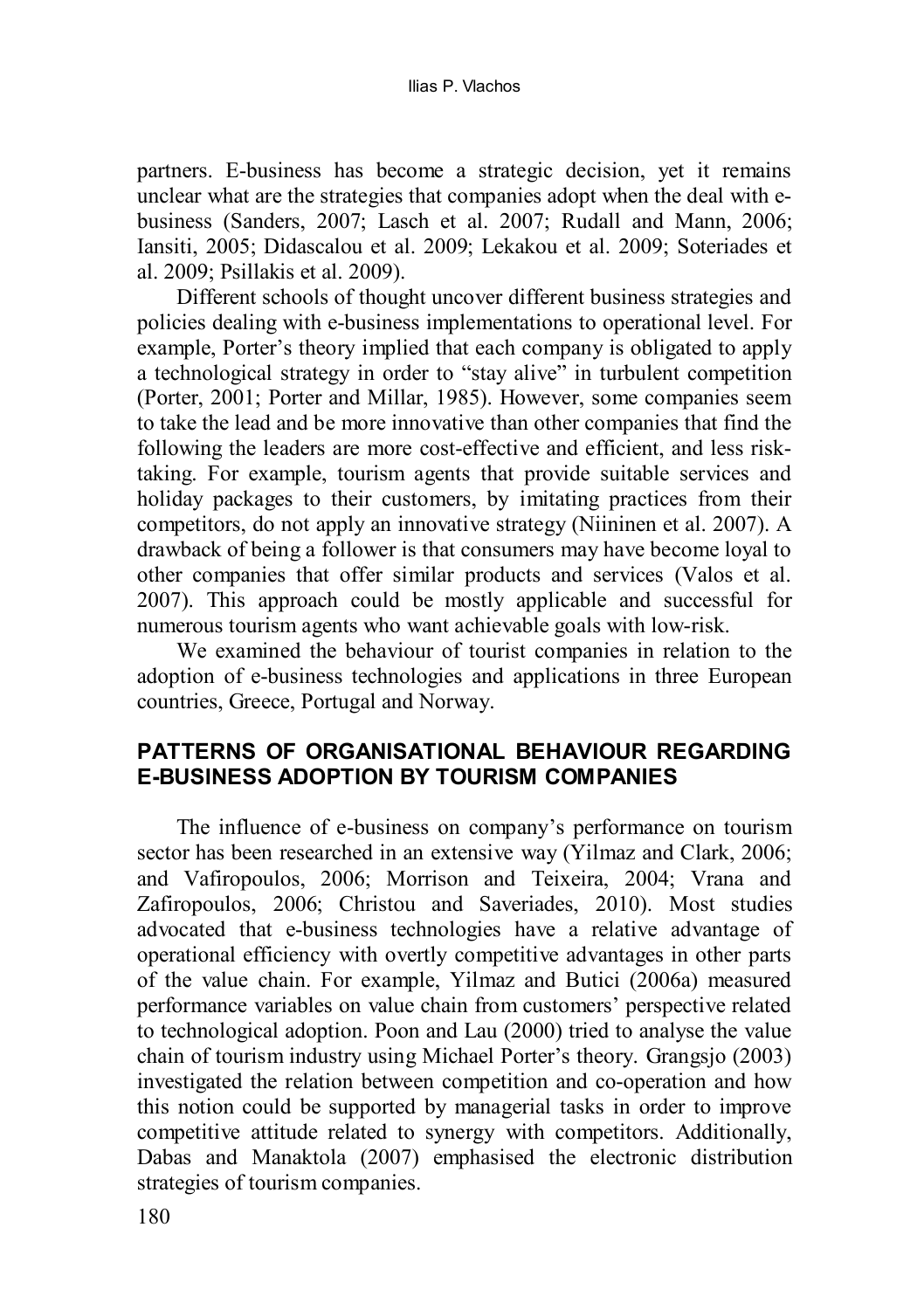#### *TOURISMOS: AN INTERNATIONAL MULTIDISCIPLINARY JOURNAL OF TOURISM* Volume 8, Number 1, Spring 2013, pp. 179-198 UDC: 338.48+640(050)

Various studies investigated the impact of e-business on tourism sectors at national level. Williams et al. (2004) measured the factors that contributed to web site accessibility by comparing UK and German tourism organizations and suggested an array of e-business applications that create a better effective online environment. Sigala (2003) measured the impacts of e-business on productivity in tourism hospitality in UK and found that factors such as payroll systems, ICT infrastructure and distribution channels were related to firm performance. Sahadev and Islam (2005) investigated hospitality in Thailand and found that ebusiness adoption can create marketing and sales prospects. Dabas and Manaktola (2007) evaluated the impacts of ICTs adoption on reservations systems in hospitality sector in India, while Braun and Hollick (2006) investigated the relation between knowledge management and online delivering skills. Therefore, we hypothesise:

Hypothesis 1: There are different patterns of behaviour of tourism companies regarding e-business systems and applications

# **COUNTRY INFLUENCES ON PATTERNS OF E-BUSINESS ADOPTION**

Niininen et al. (2007) tried to measure the impacts of online marketing through ICTs usage on tourism, travel and hospitality industry. For this purpose, they adopted a three-step model based on customer centric marketing (CCM) investigating customer and business performance variables. They concluded that CCM is a strategic tool, which can increase accessibility on web site services, provide better email feedback communication, increase profitability and created valueadded to the end-product or service. In a qualitative research of Martin (2004), hospitality companies were interviewed (n=128) in order to measure that impact of the Internet on decision making process. Researcher found that ICTs could influence the relation between suppliers and individuals by creating add-value to business web-site services through peer-to-peer communication via e-mail or telephone contact. Additionally, the researchers stated that tourism companies should continuously enhance their operational process by adopting state-of-theart equipment such as virtual interactivity and high speed connectivity especially with suppliers and partners. Lebe and Milfelner (2006) researched the impact of ICTs at hotel sector in the rural areas of Slovenia. Monitoring all tangible and intangible relevant infrastructures and examining which are the needs of hotel sector, they noticed that online services were absent and tourist performance was drawn back.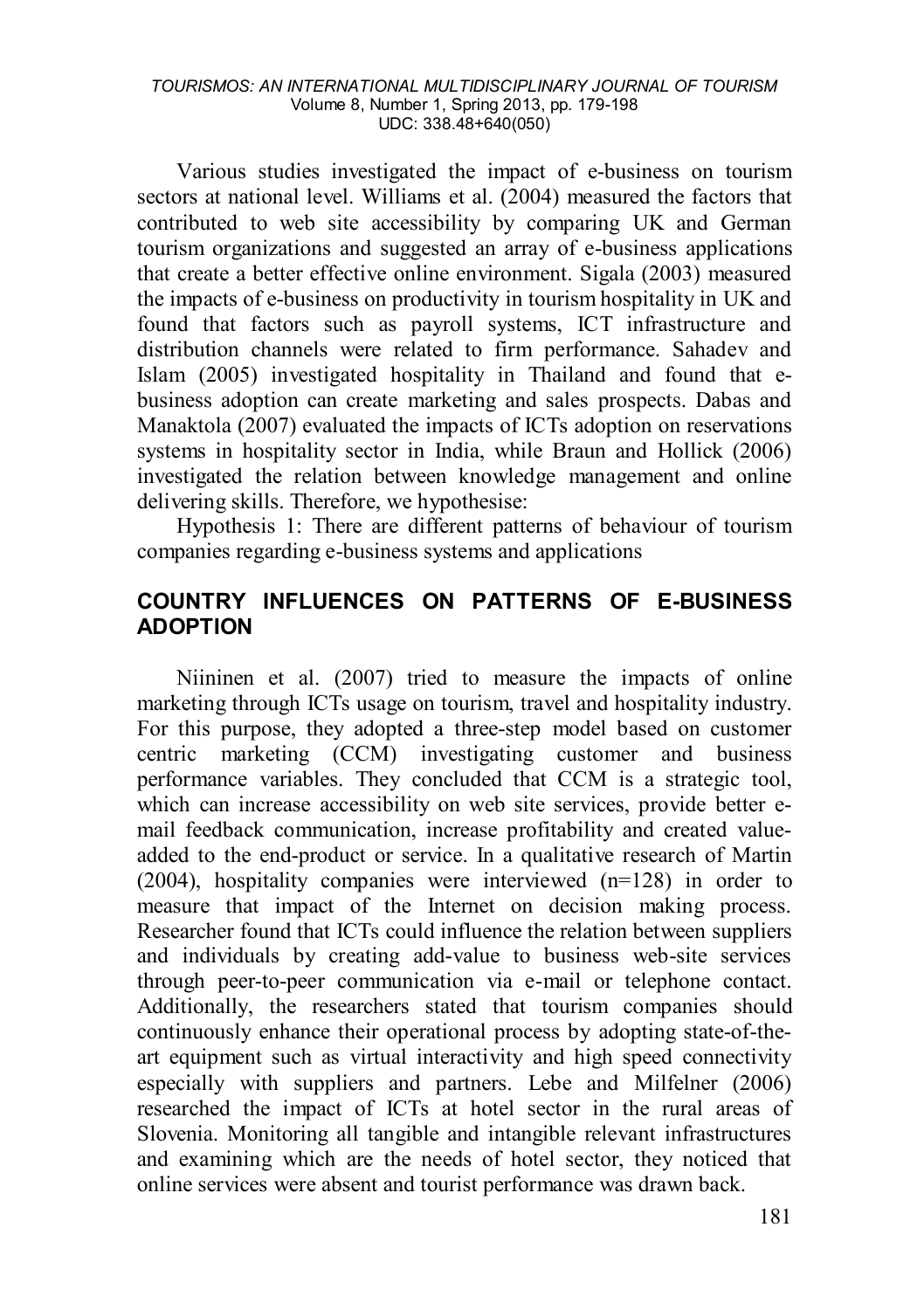Hypothesis 2: Patterns of E-business adoption will not differ across different countries

#### **THE STUDY**

The data collection of this study was based on the research project of European e-Business Market Watch 2006 [\(www.ebusiness-watch.org\)](http://www.ebusiness-watch.org/) in the European Union (EU) between May and April of 2006. The questions of this survey covered a set of tasks related to ICTs adoption on tourism sector interrelated to e-Business W@tch observatory. We concerned these issues critical to monitor the tourism industry. Particularly, our study evaluated the critical issues as presented above:

- (a) ICT infrastructure and Internet accessibility,
- (b) Internal business process automation,
- (c) Procurement and supply chain integration, and
- (d) Marketing and sales processes

The sample of this research was based on the European e-Business Market W@tch survey in tourism industry. A total of 399 questionnaires were used from the tourism industry sector.

## **TWO-STEP CLUSTER ANALYSIS**

Cluster Analysis is an exploratory tool designed to reveal natural groupings (or clusters) within a data set, which can be a mix of interval and nominal data. Two-step clustering generates pre-clusters and finally it clusters the pre-clusters. By using Principal Components Analysis (PCA), a researcher can get information from the variance related to the set of variables that we initially posed [\(Table 1\)](#page-4-0).

The first step in cluster analysis was to define the pre-cluster method, set the log-likelihood function and then measure the variables distributions and maximise the distance among clusters. Then, using the Schwarz's Bayesian Criterion (BIC) as the most suitable clustering criterion avoiding alias, the number of clusters that fit better in the data was calculated. The above procedure concluded with 15 clusters in total, which are presented in [Table 2.](#page-4-1) Specifically, five clusters were revealed for Greece  $(n=119)$  five for Portugal  $(n=140)$ , and four clusters for Norway  $(n=140)$ .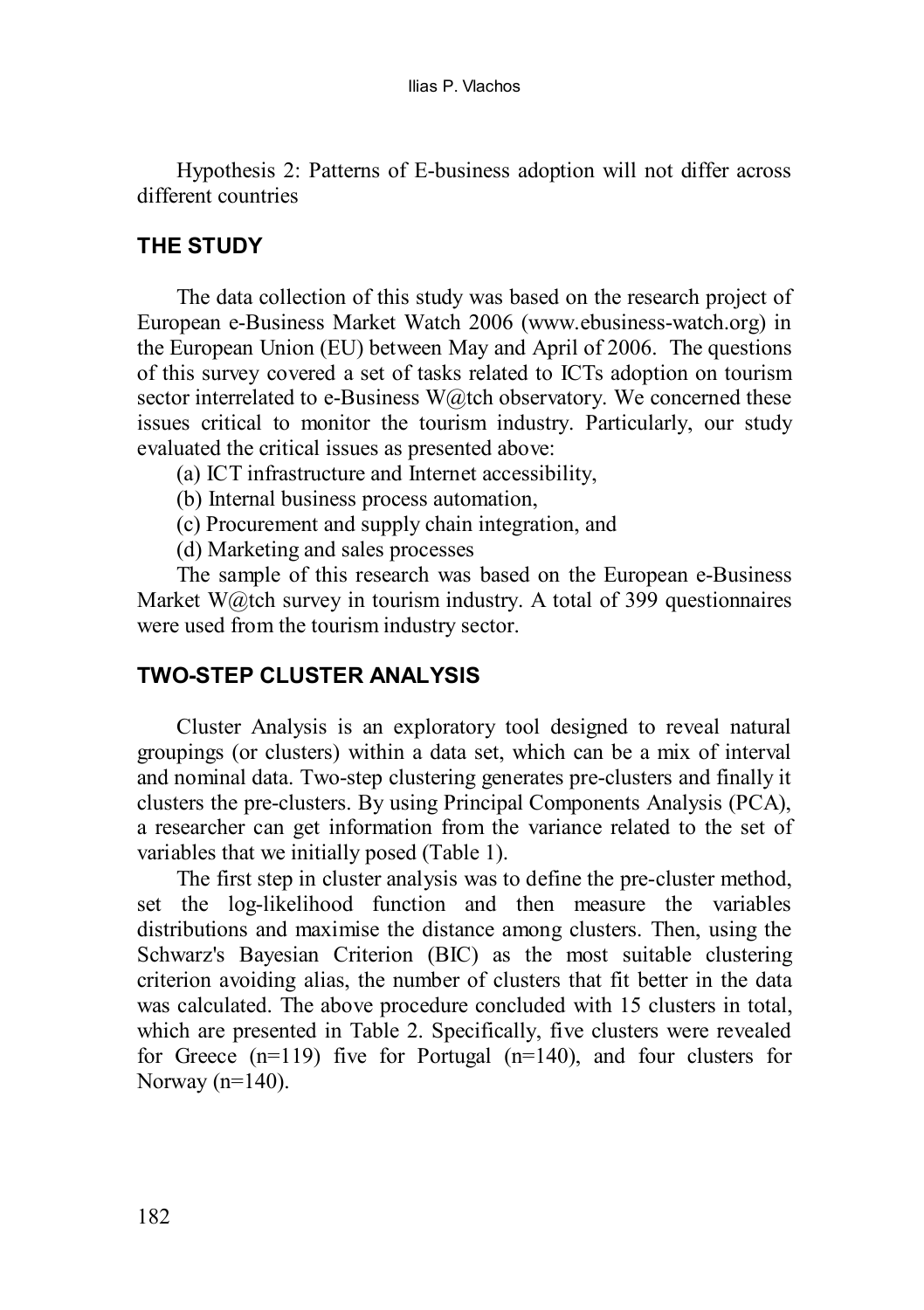<span id="page-4-0"></span>

|                |               | $Greeze(n=119)$ |            | Portugal $(n=140)$            | Norway $(n=140)$ |                               |  |  |
|----------------|---------------|-----------------|------------|-------------------------------|------------------|-------------------------------|--|--|
|                | <b>BIC</b>    | <b>Ratio of</b> |            | <b>Ratio of</b><br><b>BIC</b> |                  | <b>Ratio of</b><br><b>BIC</b> |  |  |
| <b>Cluster</b> | <b>Change</b> | <b>BIC</b>      | <b>BIC</b> | Changes(b)                    | <b>BIC</b>       | Changes(b)                    |  |  |
| S              | a)            | Changes(b)      | Change(a)  |                               | Change(a)        |                               |  |  |
| 1              |               |                 |            |                               |                  |                               |  |  |
| $\overline{2}$ | $-52.410$     | 1.000           | $-121.213$ | 1.000                         | $-45.142$        | 1.000                         |  |  |
| 3              | $-29.658$     | .566            | $-43.426$  | .358                          | $-21.358$        | .473                          |  |  |
| $\overline{4}$ | $-13.504$     | .258            | $-24.425$  | .202                          | $-16.051$        | .356                          |  |  |
| 5              | $-10.183$     | .194            | $-2.918$   | .024                          | 10.091           | $-224$                        |  |  |
| 6              | 33.387        | $-637$          | 29.678     | $-245$                        | 24.713           | $-547$                        |  |  |
| $\overline{7}$ | 38.909        | $-.742$         | 42.109     | $-347$                        | 47.499           | $-1.052$                      |  |  |
| 8              | 47.749        | $-911$          | 42.174     | $-.348$                       | 50.151           | $-1.111$                      |  |  |
| 9              | 54.951        | $-1.048$        | 48.079     | $-397$                        | 52.260           | $-1.158$                      |  |  |
| 10             | 56.028        | $-1.069$        | 56.386     | $-465$                        | 58.009           | $-1.285$                      |  |  |

# **Table 1** Auto-clustering Method

*Notes: a The changes are from the previous number of clusters in the table. b The ratios of changes are relative to the change for the two cluster solution.*

<span id="page-4-1"></span>

| TADIE Z CIUSIEI DISTIDUTION |                             |     |               |     |                 |               |               |  |  |  |  |  |
|-----------------------------|-----------------------------|-----|---------------|-----|-----------------|---------------|---------------|--|--|--|--|--|
|                             |                             |     | Greece        |     | <b>Portugal</b> | <b>Norway</b> |               |  |  |  |  |  |
|                             |                             | N   | $\frac{6}{9}$ | N   | $\frac{0}{0}$   | N             | $\frac{6}{9}$ |  |  |  |  |  |
| <b>Cluster</b>              | 1                           | 36  | 30.3%         | 34  | 24.3%           | 28            | 20%           |  |  |  |  |  |
| <b>Cluster</b>              | $\overline{2}$              | 29  | 24.4%         | 35  | 25%             | 46            | 32.9%         |  |  |  |  |  |
| <b>Cluster</b>              | $\boldsymbol{\beta}$        | 6   | $5\%$         | 14  | 10%             | 17            | 12.1%         |  |  |  |  |  |
| <b>Cluster</b>              | $\overline{\boldsymbol{4}}$ | 29  | 24.4%         | 32  | 22.9%           | 49            | 35%           |  |  |  |  |  |
| <b>Cluster</b>              | 5                           | 19  | 16%           | 25  | 17.9%           |               |               |  |  |  |  |  |
| Combined                    |                             | 119 | 100%          | 140 | 100%            | 140           | 100%          |  |  |  |  |  |
| Total                       |                             | 119 | 100%          | 140 | $100\%$         | 140           | 100%          |  |  |  |  |  |

# **Table 2** Cluster Distribution

## **DEMOGRAPHIC ANALYSIS**

Demographic analysis may reveal important aspects of organisational behaviour especially when researchers targeting to uncover groups with distinct attributes (Cuervo and Menendez 2006; Falk, 2005).

[Table 3](#page-5-0) presents the demographic and e-business profile analysis. Regarding firm size, measured by the number of employees, most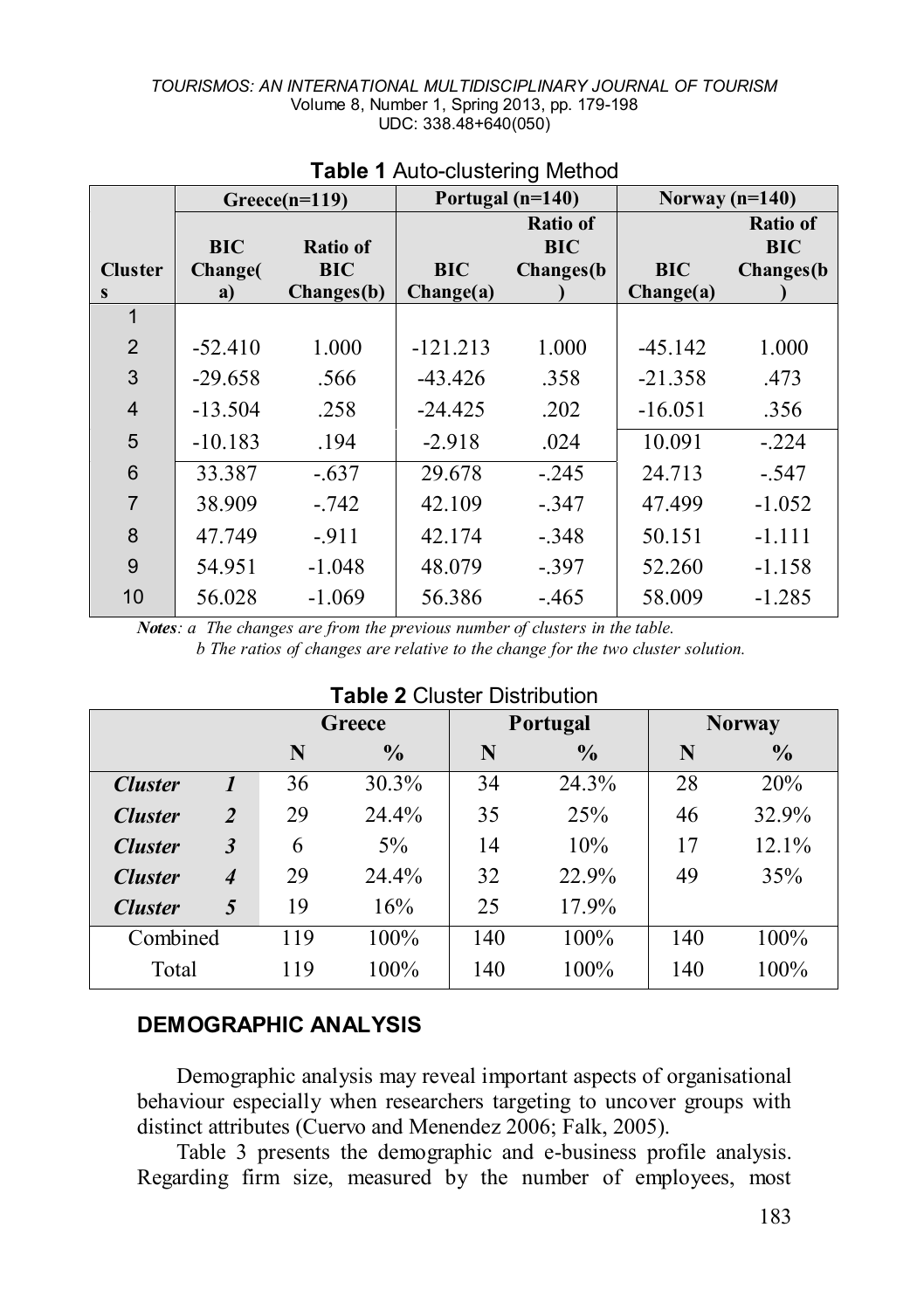companies were small and medium enterprises and only 4.1% had more than 250 employees. A significant part of companies in the sample were small ones  $(38.4\%)$ , with less than 10 employees. Additionally, firm sizes matters when it relates to Internet access: The percentage of companies with Internet access gradually increases with the increase of firm size. This was also found to stand true for all EU member-states, including the sample-ones (Greece, Portugal). Regarding the year of foundation, the 38.2% of companies were established between 1981 and 1996, a 25.8% before 1980 and only 8.9% between 2003 and 2006.

|                                          | Greece-Portugal-Norway<br>$(n=399)$ | $EU-19$<br>$(n=1701)^*$ |
|------------------------------------------|-------------------------------------|-------------------------|
| Size (number of employees)               |                                     |                         |
| $1 - 9$                                  | 38.4%                               | 34.4%                   |
| $10 - 49$                                | 41.3%                               | 31%                     |
| 50-249                                   | 16.2%                               | 18.8%                   |
| $250+$                                   | 4.1%                                | 3.1%                    |
| Number of employees with Internet access |                                     |                         |
| $1 - 9$                                  | 16.4%                               | 16.9%                   |
| $10 - 49$                                | 27.5%                               | 34%                     |
| 50-249                                   | 50.5%                               | 41.7%                   |
| $250+$                                   |                                     |                         |
| <b>Year of Foundation</b>                |                                     |                         |
| Before 1980                              | 25.8%                               | 21.1%                   |
| 1981-1996                                | 38.2%                               | 38.5%                   |
| 1997-2002                                | 18.4%                               | 22.3%                   |
| 2003-2006                                | 8.9%                                | 9.6%                    |
| <b>E-Applications</b>                    |                                     |                         |
| <b>Intranet</b>                          | 35.3%                               | 34.1%                   |
| <b>ERP</b>                               | 18.4%                               | 9.6%                    |
| Knowledge Management                     | 18.6%                               | 14.9%                   |
| <b>EDM</b>                               | 18.1%                               | 14.3%                   |
| <b>Accounting Software</b>               | 50.7%                               | 51.9%                   |
| <b>SCM</b>                               | 17.4%                               | 12.5%                   |
| CRM                                      | 24.2%                               | 15.6%                   |
| <b>E-Skills</b>                          |                                     |                         |
| ICT experts                              | 26.1%                               | 21.7%                   |
| E-Learning                               | 18.6%                               | 18%                     |
| <b>Marketing and Sales</b>               |                                     |                         |

<span id="page-5-0"></span>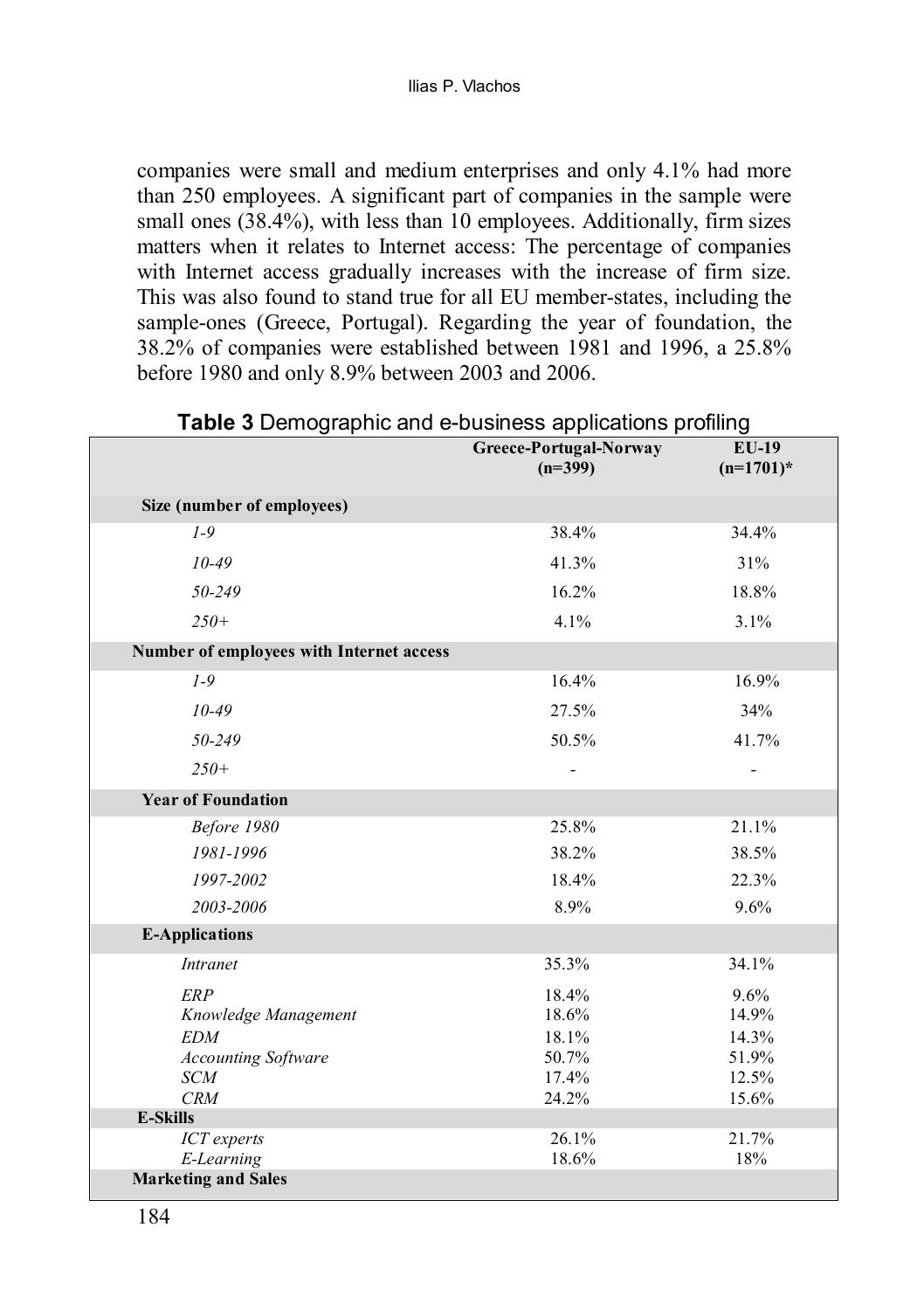#### *TOURISMOS: AN INTERNATIONAL MULTIDISCIPLINARY JOURNAL OF TOURISM* Volume 8, Number 1, Spring 2013, pp. 179-198 UDC: 338.48+640(050)

| <b>Website Construction</b>                   | 75.6%          | 74.4%        |
|-----------------------------------------------|----------------|--------------|
| E-Orders                                      |                |              |
| $0\% - 4\%$                                   | 11.8%          | 16.6%        |
| 5%-9%                                         | 10.1%          | 10.5%        |
| $10\% - 25\%$                                 | 8.5%           | 8.1%         |
| $26\% - 50\%$<br>51%-100%                     | 11.6%<br>18.1% | 6.8%<br>9.4% |
| E-Procurement (E-Invoices send)               |                |              |
| $1% - 4%$                                     | 4.6%           | 4.1%         |
| 5%-9%                                         | 3.6%           | 3.4%         |
| 10%-49%                                       | 4.6%           | 5%           |
| 50%-100%                                      | 1.9%           | 2.9%         |
| E-collaboration – (E-Invoices received)       |                |              |
| $1\% - 4\%$                                   | 9.4%           | 6%           |
| 5%9%                                          | 2.9%           | 3.2%         |
| 10%-49%                                       | 5.8%           | 5.1%         |
| 50%-100%                                      | 2.4%           | 2.3%         |
| <b>ICT</b> infrastructure – (Internet Access) |                |              |
| <b>Internet</b>                               | 95.2%          | 94%          |
| 56K (analogue)                                | 4.6%           | 7.2%         |
| <b>ISDN</b>                                   | 7.7%           | 14.7%        |
| Broadband via DSL                             | 53.9%          | 47.5%        |
| Broadband via Cable                           | 22.7%          | 15.5%        |
| Direct fibre connection                       | 4.1%           | 5.2%         |
| Wireless broadband connection                 | 8.7%           | 8.5%         |
| Other access                                  | 4.1%           | 3.5%         |
| Remote Access                                 | 33.3%          | 30.3%        |
| <b>ICT Budget</b>                             |                |              |
| 0%                                            | 11.4%          | 9.8%         |
| $1% - 4%$                                     | 33.8%          | 28.7%        |
| 5%-9%                                         | 10.9%          | 11.5%        |
| 10%-49%                                       | 8.9%           | 11.1%        |
| 50%-100%                                      | 0.2%           | 1.1%         |
|                                               |                |              |

*(\*) Source: Analysis of data from e-business-watch, (www.ebusiness-watch.org, 2007).*

Regarding e-business profile, the analysis showed that tourism companies in three countries have the following usage: Intranet (35.3%), Enterprise Resource Planning – ERP (18.4%), Electronic Document Management EDM (18.1%), and accounting software (50.7%). More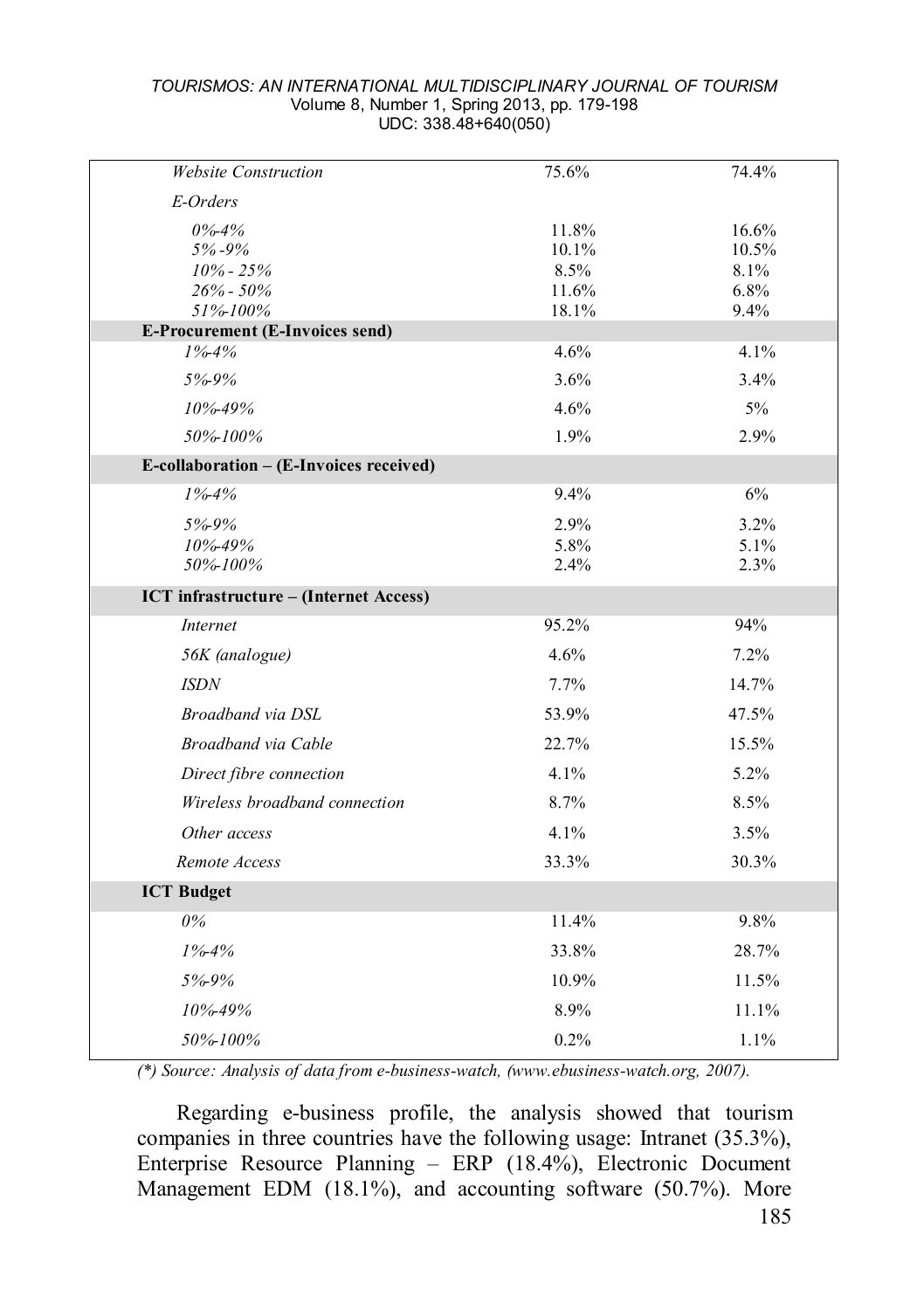sophisticated e-business applications have lower adoption rates, and specifically: Customer Relationship Management CRM (24.2%), Knowledge Management Applications (18.6%), and Supply Chain Management - SCM (17.4%). E-skills capacity, measured by the percentage of personnel with e-skills (ICT experts) and the percentage of e-learning of personnel, was relatively low (26.1% and 18.6% respectively) but at the average of EU-19. In general, the levels of electronic capacity of internal operations were higher than the EU average across all sectors.

Regarding marketing and sales ICT applications, the analysis indicated that the majority of companies (75.6%) had a website and used the Internet (95.2%), only few of them used the Internet to send or receive invoices electronically. For connecting to the Internet, tourism companies show a preference for DSL access (53.9%) followed by broadband access via cable  $(22.7\%)$  and wireless  $(8.7\%)$ .

Tourism companies spend a small percentage of their budget for information and technologies and systems. A significant percentage of companies (11.4%) reported a nil budget for ICTs and only 9.1% of companies spend more than 10% of their budgetary monies for ICTs.

# **ATTITUDINAL PROFILING**

[Table 4](#page-9-0) presents the composition of demographic profiles among three countries within clusters while [Table 5](#page-9-1) presents the composition of demographic profile across clusters.

# **i. Greece attitudinal profiling**

The attitudinal profiling of Cluster 1 ('Beginners') includes businesses with number of employees (business size) between 10 and 49 individuals (55.6%) and businesses with workforce between 50 and 249 individuals related to Internet accessibility (50%), while the majority of those businesses (50%) were established between 1981 and 1996. Similarly, business size for Clusters 2 ('Late Adopters'), 4 ('Technology experts') and 5 ('Fast Adopters') is between 10 and 49 individuals with percentages 65.5%, 55.2% and 57.9% respectively. Cluster 3 ('Leaders') is consisted of businesses with unit's size larger than 250+ individuals. Furthermore, Clusters 2, 3 and 5 include businesses with Internet access between 10 and 49 individuals with percentages 44.8%, 50% and 47.4% respectively. Cluster 4 is associated with workforce with Internet accessibility more than 250 individuals. Finally, the year of foundation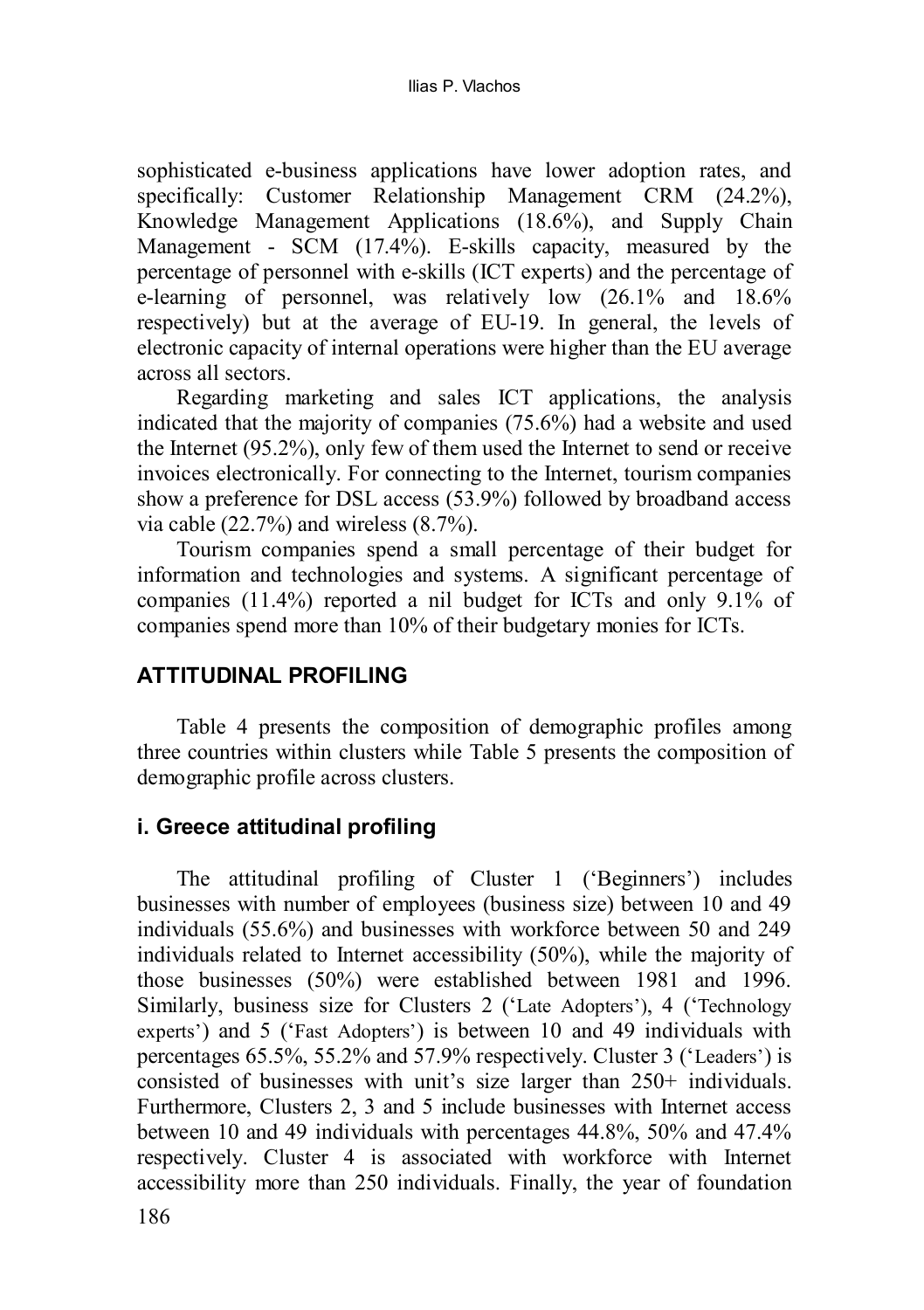for businesses of Clusters 2 and 4 is estimated between 1981 and 1996 (37.9% equally), while Clusters 3 and 5 before 1981 (50% and 42.1% respectively).

# **ii. Portugal attitudinal profiling**

The attitudinal profiling of Cluster 1 ('Technology Experts') is consisted of businesses with number of employees (business size) between 1 and 9 individuals (38.2%) and businesses with workforce between 10 and 49 individuals related to Internet accessibility (26.5%), while the majority of those businesses (50%) were established between 1981 and 1996. In continuation, business size for Clusters 2 ('Beginners') and 4 ('Late Adopters') is between 10 and 49 individuals with percentages 42.9% and 46.9% respectively, while Cluster 3 ('Fast Adopters') includes businesses with unit's size larger than 250+ individuals (35.7%) and Cluster 5 ('Leaders') businesses with size between 50 and 249 individuals (60%). Furthermore, Clusters 2 and 4 include businesses with Internet access between 10 and 49 individuals with percentages 42.9% and 59.4% respectively, while Clusters 3 and 5 is associated with workforce with Internet accessibility more than 250 individuals (50% and 52% respectively). Finally, the year of foundation for business units of Clusters 2, 4 and 5 is estimated between 1981 and 1996 (54.3%, 46.9% and 44% respectively), while the year of foundation for businesses of Cluster 3 was before 1981 (57.1%).

## **iii. Norway attitudinal profiling**

Cluster 1 ('Technology Experts') is consisted of businesses with number of employees (business size) between 1 and 9 individuals (71.4%) and businesses with workforce between 50 and 249 individuals related to Internet accessibility (78.6%), while the majority of those businesses (50%) were established between 1981 and 1996. Firm size for Clusters 3 ('Fast Adopters') and 4 ('Leaders') is between 10 and 49 individuals with percentages 42.9% and 46.9% respectively, while Cluster 2 ('Late Adopters') includes businesses with size between 1 and 9 individuals (54.3%). Finally, the year of foundation for business units of Clusters 3 and 4 was before 1981 (52.9% and 36.7% respectively), while the year of foundation for businesses of Cluster 2 was between 1981 and 1996  $(50\%)$ .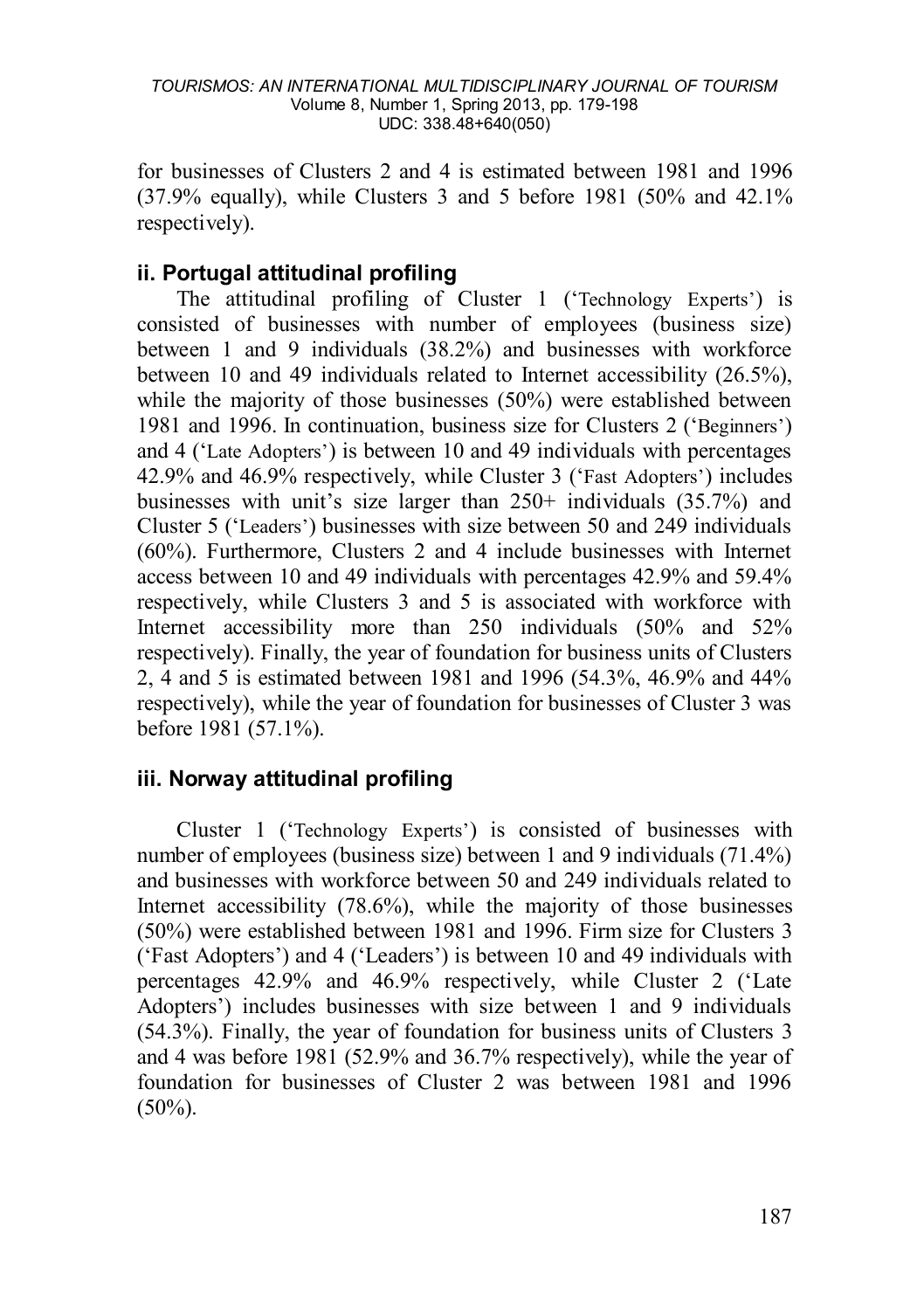|  | Ilias P. Vlachos |
|--|------------------|
|--|------------------|

# **Table 4. Composition of Demographic profiles in Greece within clusters (n=399)**

<span id="page-9-1"></span><span id="page-9-0"></span>

|                        |                                       |                  | Greece $(n=119)$ |                       |                  |                       |                          | Portugal (n=140)         |                          |          |                       |                          |                          |                            |
|------------------------|---------------------------------------|------------------|------------------|-----------------------|------------------|-----------------------|--------------------------|--------------------------|--------------------------|----------|-----------------------|--------------------------|--------------------------|----------------------------|
|                        |                                       |                  |                  |                       |                  |                       |                          |                          |                          |          |                       |                          |                          |                            |
|                        | <b>Beginners</b>                      | Late<br>Adopters | Leaders          | Technology<br>Experts | Fast<br>Adopters | Technology<br>Experts | <b>Beginners</b>         | Fast<br>Adopters         | Late<br>Adopters         | Leaders  | Technology<br>Experts | Late<br>Adopters         | Fast<br>Adopters         | Leaders                    |
| <b>Clusters</b>        |                                       |                  | 3                | 4                     |                  |                       |                          |                          |                          |          |                       | $\mathfrak{D}$           | 3                        |                            |
| Size                   |                                       | 2                |                  | $(n=29)$              | 5<br>$(n=19)$    |                       | $\overline{2}$           | $(n=14)$                 | $(n=32)$                 | 5        | $(n=28)$              | $(n=46)$                 | $(n=17)$                 | $\overline{4}$<br>$(n=49)$ |
|                        | $(n=36)$                              | $(n=29)$         | $(n=6)$          |                       |                  | $(n=34)$              | $(n=35)$                 |                          |                          | $(n=25)$ |                       |                          |                          |                            |
| Percentage             | 30%                                   | 24%              | 5%               | 24%                   | 16%              | 24%                   | 25%                      | 10%                      | 23%                      | 18%      | 20%                   | 33%                      | 12%                      | 35%                        |
|                        | <b>Size (Number of Employees)</b>     |                  |                  |                       |                  |                       |                          |                          |                          |          |                       |                          |                          |                            |
| $1-9$                  | 27.8%                                 | 31%              | $\sim$           | 20.7%                 | 10.5%            | 38.2%                 | 34.3%                    | 21.4%                    | 28.1%                    | 12%      | 71.4%                 | 54.3%                    | 29.4%                    | 44.9%                      |
| $10 - 49$              | 55.6%                                 | 65.5%            | ٠                | 55.2%                 | 57.9%            | 32.4%                 | 42.9%                    | 14.3%                    | 46.9%                    | 12%      | 21.4%                 | 43.5%                    | 52.9%                    | 49%                        |
| 50-249                 | 16.7%                                 | 3.4%             | 33.3%            | 24.1%                 | 26.3%            | 26.5%                 | 22.9%                    | 28.6%                    | 25%                      | 60%      | 7.1%                  | 2.2%                     | 11.8%                    | 6.1%                       |
| $250+$                 |                                       | $\sim$           | 66.7%            | ÷.                    | 5.3%             | 2.9%                  | $\sim$                   | 35.7%                    | $\sim$                   | 16%      | $\sim$                | $\sim$                   | 5.9%                     | $\sim$                     |
|                        | <b>Employees with Internet access</b> |                  |                  |                       |                  |                       |                          |                          |                          |          |                       |                          |                          |                            |
| $1-9$                  | 25%                                   | 20.7%            | 16.7%            | 20.7%                 | 26.3%            | 23.5%                 | 42.9%                    | 21.4%                    | 59.4%                    | 16%      | 10.7%                 | 4.3%                     | $\sim$                   | 10.2%                      |
| $10 - 49$              | 25%                                   | 44.8%            | 50%              | 34.5%                 | 47.4%            | 26.5%                 | 28.6%                    | 28.6%                    | 18.8%                    | 32%      | 10.7%                 | 17.4%                    | 11.8%                    | 26.5%                      |
| 50-249                 | 50%                                   | 34.5%            | 33.3%            | 44.8%                 | 26.3%            | 17.6%                 | 28.6%                    | 50%                      | 6.3%                     | 52%      | 78.6%                 | 78.3%                    | 88.2%                    | 63.3%                      |
| $250+$                 |                                       | ٠                |                  |                       |                  | $\sim$                | $\overline{\phantom{a}}$ | $\overline{\phantom{a}}$ | $\overline{\phantom{a}}$ | $\sim$   | $\sim$                | $\overline{\phantom{a}}$ | $\overline{\phantom{a}}$ |                            |
| <b>Foundation Year</b> |                                       |                  |                  |                       |                  |                       |                          |                          |                          |          |                       |                          |                          |                            |
| Before1980             | 27.8%                                 | 34.5%            | 50%              | 34.5%                 | 42.1%            | 20.6%                 | 22.9%                    | 57.1%                    | 28.1%                    | 28%      | 17.9%                 | 30.4%                    | 52.9%                    | 36.7%                      |
| 1981-1996              | 50%                                   | 37.9%            | 33.3%            | 37.9%                 | 36.8%            | 50%                   | 54.3%                    | 35.7%                    | 46.9%                    | 44%      | 50%                   | 50%                      | 23.5%                    | 30.6%                      |
| 1997-2002              | 16.7%                                 | 24.1%            | ÷.               | 24.1%                 | 10.5%            | 17.6%                 | 14.3%                    | ÷,                       | 18.8%                    | 28%      | 17.9%                 | 13%                      | 17.6%                    | 18.4%                      |
| 2003-2006              | 5.6%                                  | 3.4%             | 16.7%            | 3.4%                  | 10.5%            | 11.8%                 | 8.6%                     | 7.1%                     | 6.3%                     | ٠        | 14.3%                 | 6.5%                     | 5.9%                     | 14.3%                      |
|                        |                                       |                  |                  |                       |                  |                       |                          |                          |                          |          |                       |                          |                          |                            |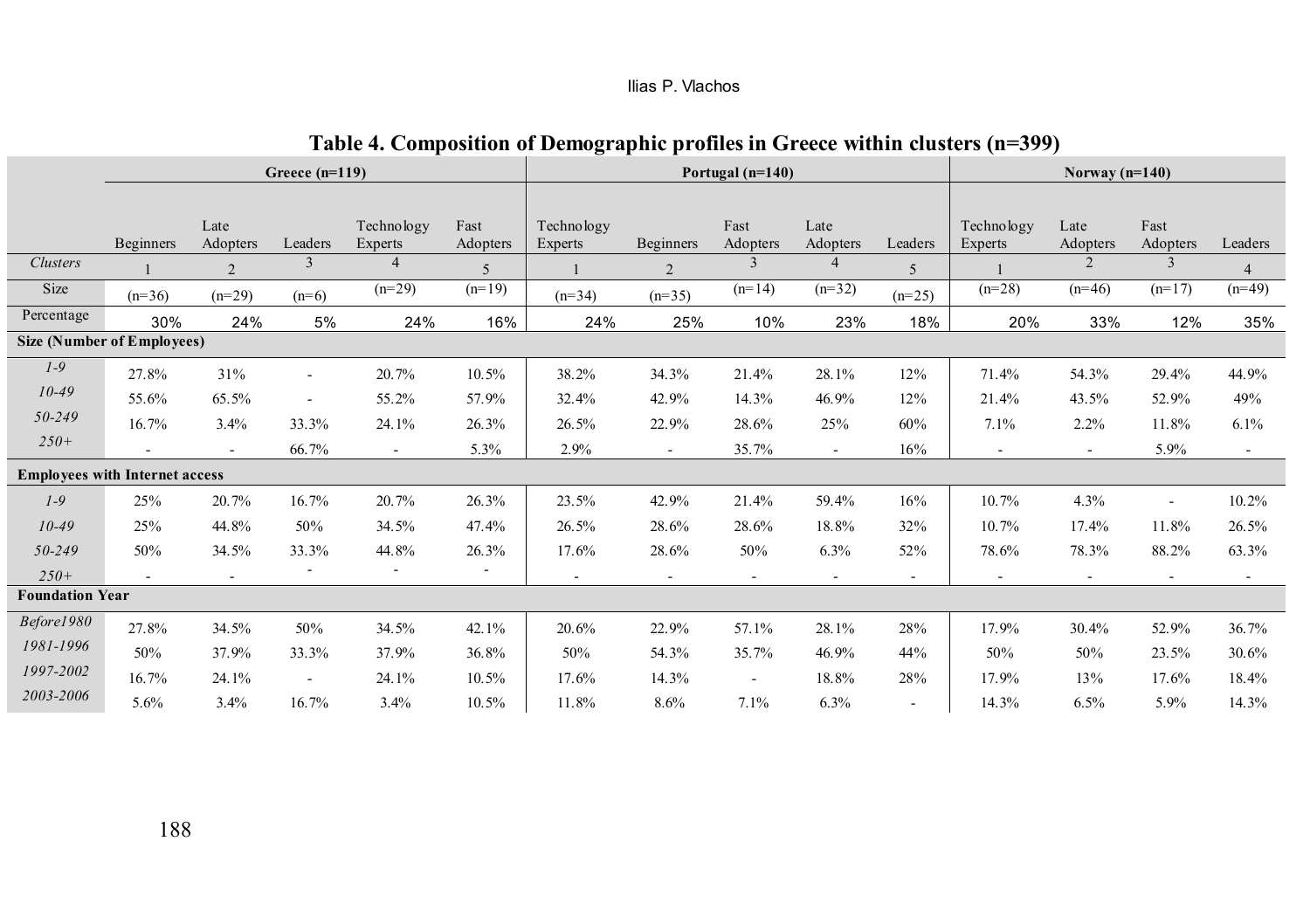#### *TOURISMOS: AN INTERNATIONAL MULTIDISCIPLINARY JOURNAL OF TOURISM* Volume 8, Number 1, Spring 2013, pp. 179-198 UDC: 338.48+640(050)

| Greece $(n=119)$ |             |              |                          |                          |                  |                          | Portugal $(n=140)$       |                          |                |                | Norway $(n=140)$         |                |                          |                          |                          |
|------------------|-------------|--------------|--------------------------|--------------------------|------------------|--------------------------|--------------------------|--------------------------|----------------|----------------|--------------------------|----------------|--------------------------|--------------------------|--------------------------|
|                  |             | Beginn       | Late                     | Leader                   | Techno           | Fast                     | Beginn                   | Late                     | Leader         | Techno         | Fast                     | Beginn         | Late                     | Leader                   | Techno                   |
| <b>Clusters</b>  |             | $\mathbf{I}$ | $\overline{c}$           | $\mathfrak{Z}$           | $\boldsymbol{4}$ | 5                        | $\mathbf{I}$             | $\overline{2}$           | $\mathfrak{z}$ | $\overline{4}$ | $\overline{5}$           | $\mathbf{I}$   | $\overline{2}$           | $\boldsymbol{\beta}$     | $\overline{4}$           |
|                  |             | $(n=36)$     | $(n=29)$                 | $(n=6)$                  | $(n=29)$         | $(n=19)$                 | $(n=34)$                 | $(n=35)$                 | $(n=14)$       | $(n=32)$       | $(n=25)$                 | $(n=28)$       | $(n=46)$                 | $(n=17)$                 | $(n=49)$                 |
|                  | We          | 80.6%        | 69%                      | 100%                     | 100%             | 100%                     | 55.9%                    | 68.6%                    | 78.6%          | 31.3%          | 68%                      | 85.7%          | 87%                      | 88.2%                    | 91.8%                    |
|                  | Int         | 100%         | 96.6%                    | 100%                     | 100%             | 100%                     | 67.6%                    | 100%                     | 100%           | 84.4%          | 100%                     | 100%           | 97.8%                    | 100%                     | 100%                     |
|                  | Re          | 58.3%        | 20.7%                    | 83.3%                    | 41.4%            | 52.6%                    | 12%                      | 9%                       | 10%            | 17%            | 40%                      | 39.3%          | 39.1%                    | 41.2%                    | 44.9%                    |
| Techno           | Intr        | 50%          | 10.3%                    | 50%                      | 51.7%            | 42.1%                    | 38.2%                    | 25.7%                    | 71.4%          | 21.9%          | 48%                      | 42.9%          | 34.8%                    | 64.7%                    | 30.6%                    |
| logy             | Kn          | 2.8%         | $\overline{\phantom{a}}$ | 16.7%                    | 20.7%            |                          | 23.5%                    | 11.4%                    | 50%            | 9.4%           | 32%                      | 17.9%          | 19.6%                    | 41.2%                    | 12.2%                    |
| for              | ED          | 12%          | 9%                       | 10%                      | 17%              | 15.8%                    | 14.7%                    | 20%                      | 21.4%          | 18.8%          | 40%                      | 28.6%          | 21.7%                    | 35.3%                    | 20.4%                    |
| Manag.<br>Inform | ER          | 27.8%        | 10.3%                    | 83.3%                    | 24.1%            | 26.3%                    | 20.6%                    | 14.3%                    | 50%            | 18.8%          | 44%                      | 10.7%          | 10.9%                    | 17.6%                    | 18.4%                    |
| ation(e)         | Acc         | 55.6%        | 51.7%                    | $\blacksquare$           | 62.1%            | 47.4%                    | 47.1%                    | 54.3%                    | 35.7%          | 37.5%          |                          | 75%            | 60.9%                    | 47.1%                    | 61.2%                    |
|                  | SC          | 19.4%        | 3.4%                     | 16.7%                    | 24.1%            | 31.6%                    | 14.7%                    | 17.1%                    | 35.7%          | 21.9%          | 44%                      | 28.6%          | 17.4%                    | 41.2%                    | 18.4%                    |
|                  | CR          | 25%          | 6.9%                     | 50%                      | 41.4%            | 26.3%                    | 20.6%                    | 8.6%                     | 42.9%          | 3.1%           | 12%                      | 12%            | 9%                       | 10%                      | 17%                      |
| e-Skills         | <b>ICT</b>  | 47.2%        | 31%                      | 83.3%                    | 51.7%            | 68.4%                    | 12%                      | 9%                       | 10%            | 17%            | 24%                      | 32.1%          | 50%                      | 47.1%                    | 36.7%                    |
|                  | $E-$        | 25%          | 10.3%                    | 33.3%                    | 10.3%            | 15.8%                    | 12%                      | 9%                       | 10%            | 17%            | 16%                      | 21.4%          | 21.7%                    | 41.2%                    | 24.5%                    |
|                  | $0\%$       | 44.4%        | 6.9%                     | $\sim$                   | 20.7%            | 5.3%                     | $\overline{\phantom{a}}$ | 11.4%                    | 35.7%          | $\blacksquare$ | 40%                      | $\blacksquare$ | 4.3%                     | $\overline{\phantom{a}}$ | 8.2%                     |
|                  | 5%          |              |                          | 66.7%                    | 41.4%            |                          |                          | 5.7%                     | 28.6%          | $\sim$         | 40%                      | 17.9%          | 23.9%                    | $\blacksquare$           | 14.3%                    |
| $E-$<br>Orders   | 11          | 55.6%        | 89.7%                    | 16.7%                    | $\blacksquare$   | 94.7%                    | 97.1%                    | 82.9%                    | 28.6%          | 90.6%          | $\blacksquare$           | 32.1%          | 17.4%                    | $\blacksquare$           | 28.6%                    |
|                  | 26<br>$  -$ |              |                          | $\overline{\phantom{a}}$ | 13.8%            | $\overline{\phantom{a}}$ | 2.9%                     |                          |                | 3.1%           | 12%                      | 21.4%          | 54.3%                    |                          | 10.2%                    |
|                  | 51          | ÷            | 3.4%                     | 16.7%                    | 24.1%            | $\sim$                   | $\blacksquare$           | $\overline{\phantom{a}}$ | 7.1%           | 6.3%           | 8%                       | 28.6%          | $\overline{\phantom{a}}$ | 100%                     | 38.8%                    |
|                  | $0\% - 4\%$ | 5.6%         | $\blacksquare$           | 50%                      | $\blacksquare$   | 5.3%                     | ۰                        | $\overline{\phantom{a}}$ | 50%            | $\blacksquare$ | $\overline{\phantom{a}}$ | 14.3%          | $\blacksquare$           |                          | $\overline{\phantom{a}}$ |
| Е-               | 5%-9%       | 5.6%         | $\blacksquare$           | 16.7%                    |                  |                          |                          |                          | 42.9%          | 3.1%           | $\overline{\phantom{a}}$ | 3.6%           | $\overline{\phantom{a}}$ |                          | 2%                       |
| Invoice          | 10%         | 88.9%        | 100%                     | 33.3%                    | 100%             | 94.7%                    | 100%                     | 97.1%                    |                | 96.9%          | 100%                     | 71.4%          | 100%                     | 100%                     | 98%                      |

## **Table 5** ICT and e-business profile within clusters (n=399)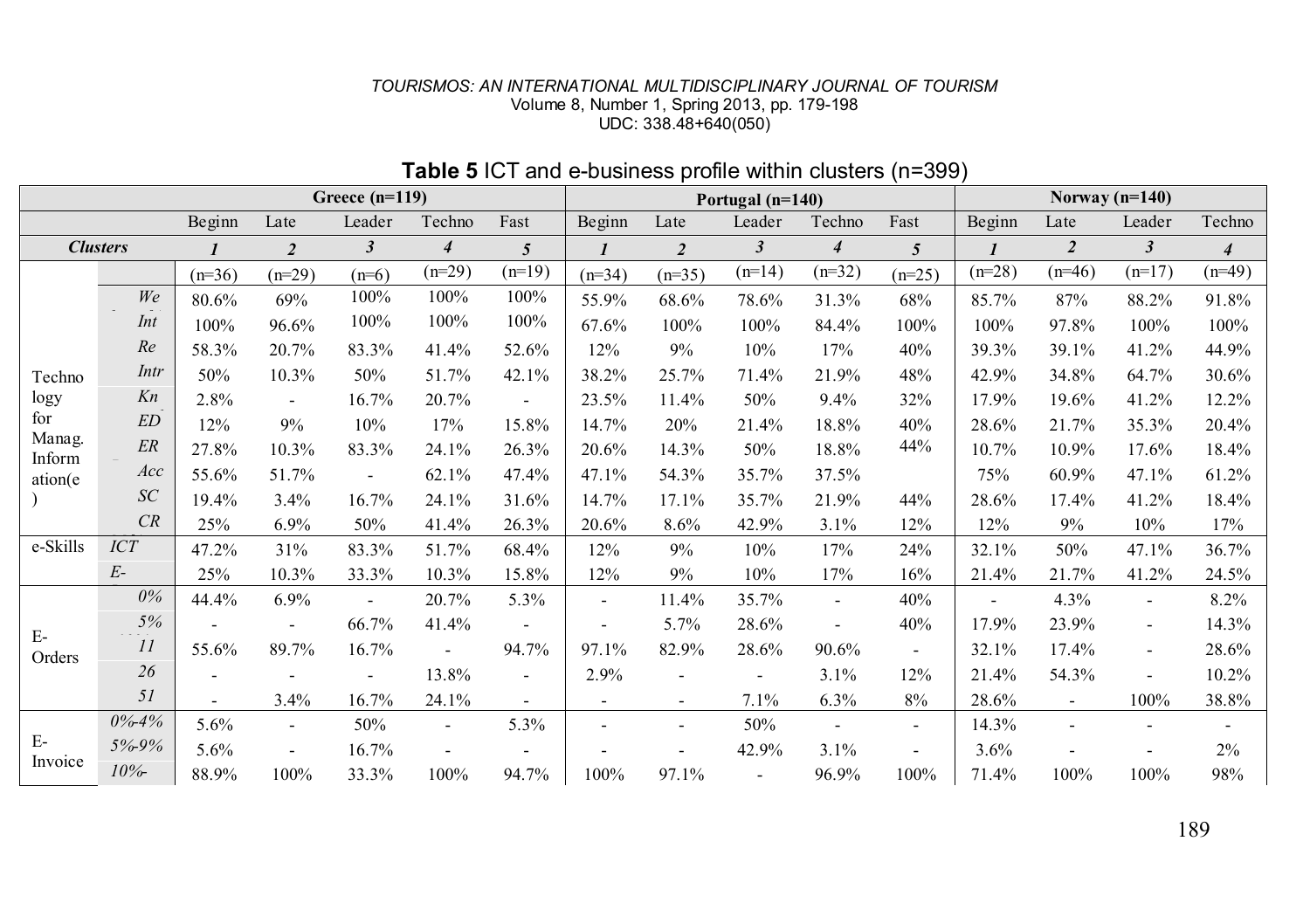#### Ilias P. Vlachos

| s             | 50%           | $\overline{\phantom{a}}$ |                          |                |        |        | $\overline{\phantom{a}}$ | 2.9%  | 7.1%                     |                          |        | 10.7%                    | $\overline{\phantom{0}}$ |                          |                          |
|---------------|---------------|--------------------------|--------------------------|----------------|--------|--------|--------------------------|-------|--------------------------|--------------------------|--------|--------------------------|--------------------------|--------------------------|--------------------------|
|               | $0\% - 4\%$   | 5.6%                     | 3.4%                     | 50%            |        | 5.3%   | 11.8%                    |       | 35.7%                    |                          | ۰.     | 82.1%                    |                          |                          | ۰                        |
| $E-$          | 5%9%          | 5.6%                     | $\blacksquare$           | 16.7%          |        | 5.3%   | $\overline{\phantom{a}}$ |       | 35.7%                    | ٠                        |        | $\overline{\phantom{a}}$ | 6.5%                     |                          | 2%                       |
| Invoice<br>S. | 10%           | 88.9%                    | 96.6%                    | 33.3%          | 96.6%  | 89.5%  | 88.2%                    | 100%  | 28.6%                    | 100%                     | 100%   | $\blacksquare$           | 91.3                     | 100%                     | 98%                      |
| receive       | 50%           |                          | $\sim$                   | ۰              | 3.4%   | $\sim$ | ۰.                       |       | $\overline{\phantom{a}}$ |                          | $\sim$ | 17.9%                    | 2.2%                     | ۰.                       | $\overline{\phantom{a}}$ |
|               | <i>56K</i>    |                          | 24.1%                    | $\blacksquare$ | 3.4%   | $\sim$ | 2.9%                     |       | $\overline{\phantom{a}}$ | 6.3%                     |        | 3.6%                     | 2.2%                     |                          | $\overline{\phantom{a}}$ |
|               | <b>ISDN</b>   |                          | 55.2%                    | $\sim$         | 34.5%  | 26.3%  | ٠                        |       |                          |                          |        | 10.7%                    | 17.4%                    |                          | 8.2%                     |
| Interne       | <b>Broadb</b> | 94.4%                    | $\blacksquare$           | ۰              | 44.8%  | 57.9%  | 41.2%                    | 82.9% | 71.4%                    | 50%                      | 60%    | 42.9%                    | 21.7%                    | 29.4%                    | 38.8%                    |
| Access        | <b>Broadb</b> |                          | 6.9%                     | 33.3%          | $\sim$ | 10.5%  | 11.8%                    | 17.1% | 14.3%                    | 15.6%                    | 36%    | 25%                      | 28.3%                    | 47.1%                    | 30.6%                    |
| (d)           | Direct        |                          | $\sim$                   | 16.7%          | $\sim$ | 5.3%   | 8.8%                     |       | ٠                        |                          | $\sim$ | 7.1%                     | 8.7%                     | $\overline{\phantom{a}}$ | $6.1\%$                  |
|               | Wireles       | 5.6%                     | $\overline{\phantom{a}}$ | 33.3%          | 17.2%  | $\sim$ | $\overline{\phantom{a}}$ |       |                          |                          | 4%     | 10.7%                    | 19.6%                    | 5.9%                     | 14.3%                    |
|               | Other         |                          | 13.8%                    | 16.7%          |        | $\sim$ | 35.3%                    |       | 14.3%                    | 28.1%                    | $\sim$ | $\blacksquare$           | 2.2%                     | 17.6%                    | $2\%$                    |
|               | $0\%$         |                          | $\overline{\phantom{a}}$ | $\blacksquare$ | 6.9%   | 15.8%  | 26.5%                    | 65.7% | $\overline{\phantom{a}}$ |                          |        | $\overline{\phantom{a}}$ | 17.4%                    | 5.9%                     | $\overline{\phantom{a}}$ |
| <b>ICT</b>    | 1%4%          | 100%                     | 100%                     | 100%           | 51.7%  | $\sim$ |                          |       | 21.4%                    | 96.9%                    | 32%    | 42.9%                    | 23.9%                    | $\overline{\phantom{a}}$ | 85.7%                    |
| budget(       | 5%-9%         |                          |                          |                | 41.4%  | 84.2%  | 73.5%                    |       | 57.1%                    | $\overline{\phantom{a}}$ | 68%    | 46.4%                    | 56.5%                    | 94.1%                    | $\sim$                   |
| a)            | 10%           |                          | ٠                        |                |        | ۰.     | $\overline{\phantom{a}}$ | 34.3% | 21.4%                    | 3.1%                     | $\sim$ | 10.7%                    | 2.2%                     | $\overline{\phantom{a}}$ | 14.3%                    |
|               | 50%           |                          |                          |                |        | ۰      |                          |       |                          |                          | $\sim$ | $\overline{\phantom{a}}$ | $\blacksquare$           |                          |                          |
|               |               |                          |                          |                |        |        |                          |       |                          |                          |        |                          |                          |                          |                          |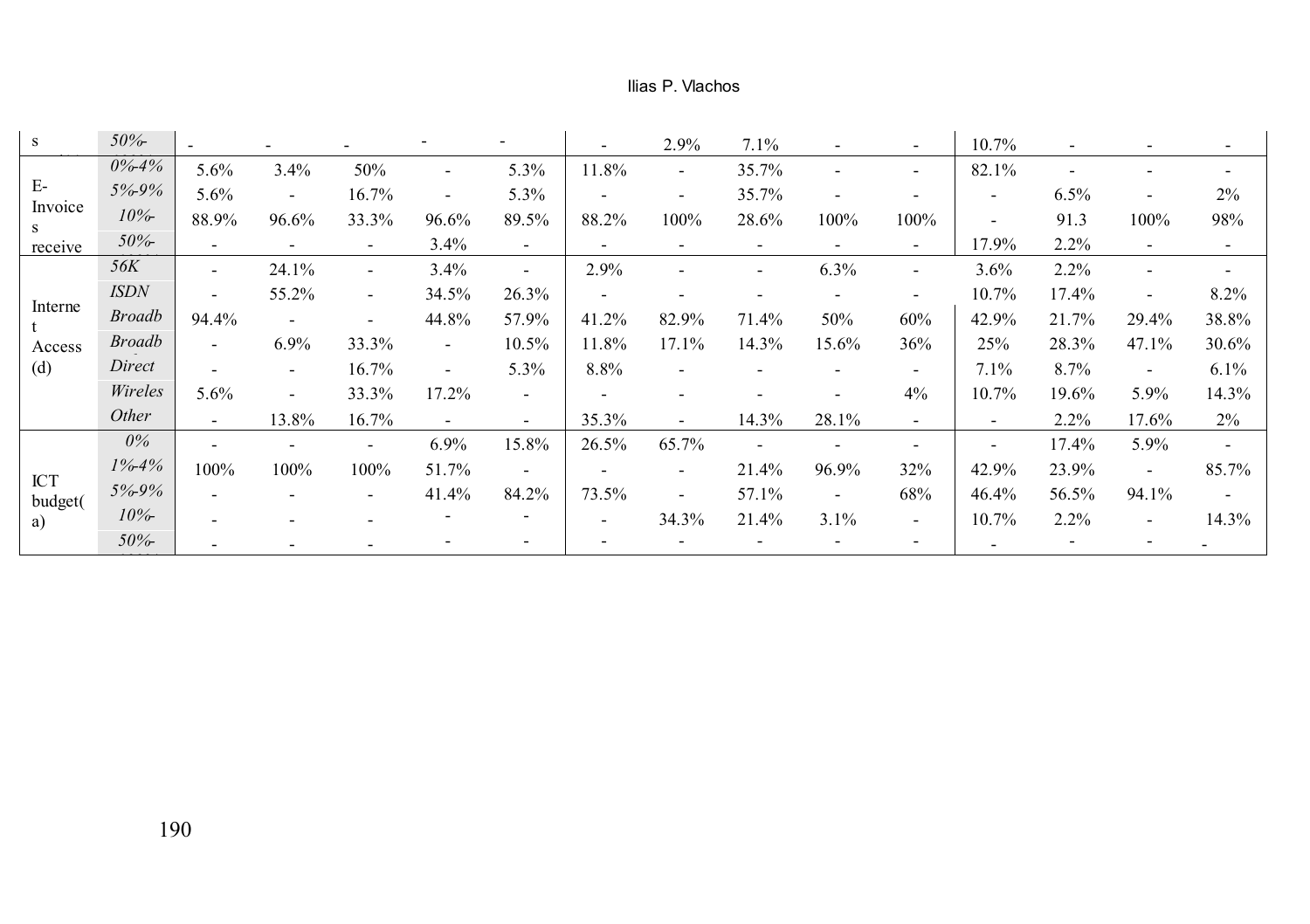In particular, in Greece, Cluster 1, named as 'Beginner' is consisted of companies characterised by website existence (80.6%), Internet Access (100%), Remote Access (58.3%), Intranet (50%), Knowledge Management Applications (2.8%), EDM (12%), ERP (27.8%), Accounting Software (55.6%), SCM (19.4%) and CRM (25%).

Cluster 2, named as 'Late Adopters' consists of companies with the following characteristics: Website Construction (69%), Internet Access (96.6%), Remote Access (20.7%), Intranet (10.3%), EDM (9%), ERP (10.3%), Accounting Software (51.7%), SCM (3.4%) and CRM (6.9%). It is impressed the lack of Knowledge Management Applications.

Regarding Cluster 3, named as 'Leader', Website Construction and Internet Access are totally adopted by business units, followed by Remote Access (83.3%), Intranet (50%), EDM (10%), ERP (83.3%), SCM (16.7%) and CRM (50%). It is impressed the lack of Accounting Software Applications such as Office.

Cluster 4, named as 'Technology Experts' includes business units have totally adopted Website Construction and Internet Access, followed by Remote Access (41.7%), Intranet (51.7%), Knowledge Management (20.7%), EDM (20.7%), ERP (17%), SCM (24.1%), Accounting Software  $(62.1\%)$  and CRM  $(41.4\%)$ . Related to e-skills. Cluster 4, the ICT experts' recruitment is estimated (51.7%) and online learning applications  $(10.3\%)$ .

Cluster 5, named as 'Adopter' is consisted of business units with Website and Internet Access applications, followed by Remote Access (52.6%), Intranet (42.1%), EDM (15.8%), ERP (26.3%), Accounting Software (47.4%), SCM (31.6%) and CRM (26.3%). Related to e-skills, in Cluster 4, the ICT experts' recruitment had high adoption rates (68.4%). In sharp contrast, online learning applications had low adoption rates (15.8%). Regarding the type of Internet access, tourism companies preferred aDSL and ISDN access (57.8% and 26.3% respectively), most of them (84.2%), keeping ICT budget low, between 5% and 9% of total budget.

In Portugal, Cluster 1, named as 'Technology Experts' consists of those companies with relatively high e-business adoption, and in particular: Website Construction (55.9%), Internet Access (67.6%), Remote Access (12%), Intranet (38.2%), Knowledge Management Applications (23.5%), EDM (14.7%), ERP (20.6%), Accounting Software  $(47.1\%)$ , SCM  $(14.7\%)$  and CRM  $(20.6\%)$ . Related to e-skills, the ICT experts' recruitment and online learning applications were also low (12%). Companies in Cluster 1 preferred DSL to connect to the Internet (41.2%).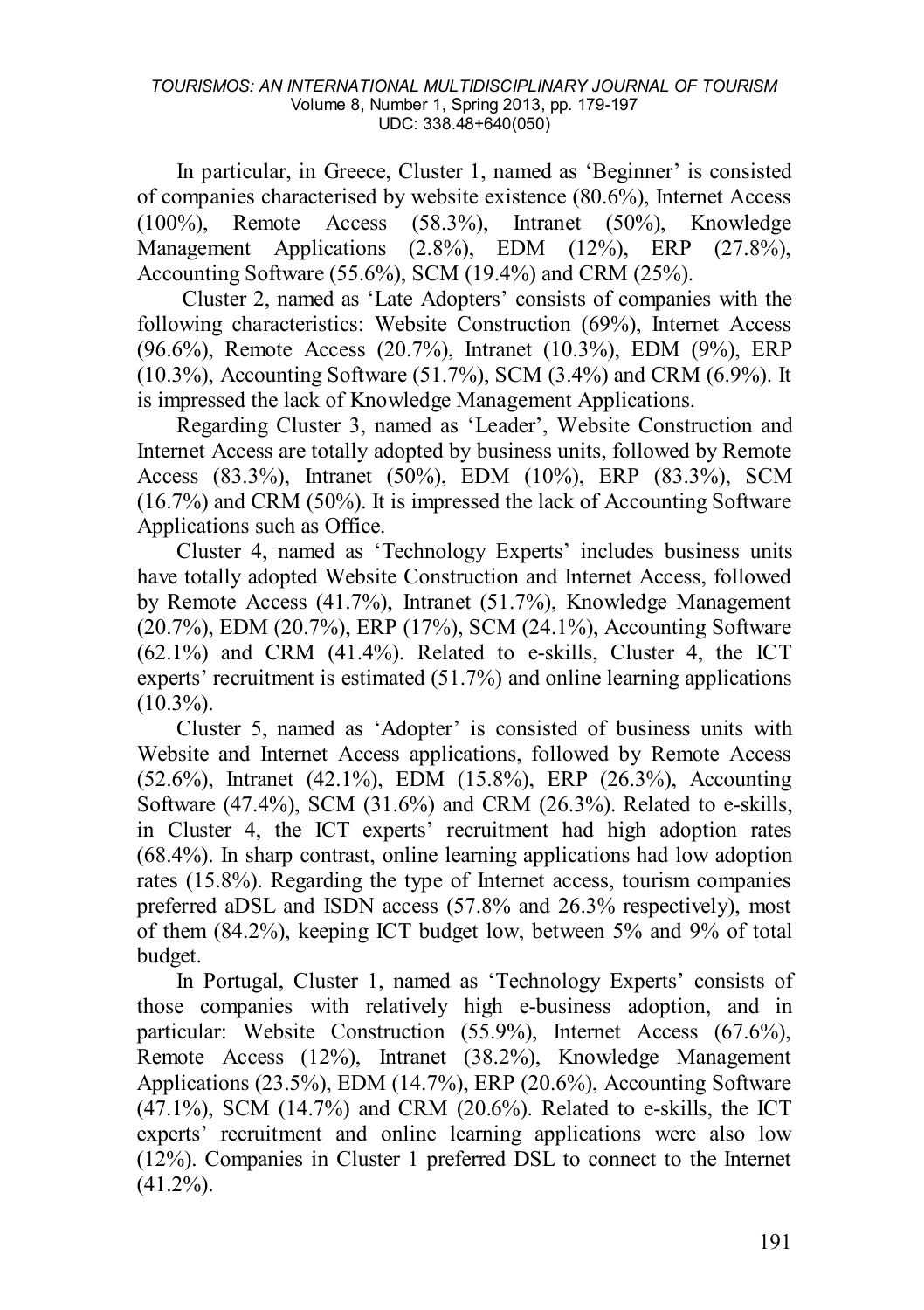Cluster 2, named as 'Beginners' grouped together companies with similar e-business adoption rates to Cluster 1, 'Technology Experts', and in particular: Website Construction (68.9%), Remote Access (9%), Intranet (25.7%), Knowledge Management (11.4%), EDM (20%), ERP (14.3%), Accounting Software Applications (54.3%), SCM (17.1%) and CRM (8.6%). Related to e-skills, the ICT experts' recruitment is estimated (9%) and online learning applications (9%) as well. regarding the type of Internet access, 'Beginners' preferred DSL access (82.9%), and most of them (65.7%) had no plans to invest on information and communication technologies and the rest 34.3% invest 10-49% of their budget for ICTs.

Cluster 3, named as 'Fast Adopters' consists of those companies with relatively high growth rates of e-business adoption, and in particular: Website Construction (78.9%), Internet Access (100%), Remote Access (10%), Intranet (71.4%), Knowledge Management Applications (50%), EDM (21.4%), ERP (50%), Accounting Software (35.7%), SCM (35.7%) and CRM (42.9%). Related to e-skills, Cluster 3 is consisted of companies employing ICT experts (31%) and using online learning applications (10.3%). Cluster 4, named as 'Late Adopters' includes tourism companies with the following adoption rates: Website Construction (31.3%), Internet Access (84.4%), Remote Access (17%), Intranet (21.9%), Knowledge Management Applications (9.4%), EDM (18.8%), ERP (18.8%), Accounting Software (37.5%), SCM (21.9%) and CRM (3.1%). Related to e-skills, the ICT experts' recruitment and online learning applications are estimated at similar levels (17%).

Lastly, Cluster 5, named as 'Leaders' is consisted of companies with high e-business usage rates: Website Construction (68%), Internet Access applications (100%), Remote Access (40%), and Intranet (48%). In contrast to other clusters, tourism companies in Cluster 5 'Leaders' spend more monies in ICTs (5%-9% of total budget) than other companies do.

In Norway, Cluster 1, named as 'Technology Experts' consists of companies with the following characteristics: Website Construction (85.7%), Internet Access (100%), Remote Access (39.3%), Intranet (42.9%), Knowledge Management Applications (17.9%).

Cluster 2 includes business units with Website Construction (87%), Internet Access (97.8%), Remote Access (39.1%), Intranet (34.8%), Knowledge Management (19.6%), EDM (21.7%), ERP (10.9%), Accounting Software (60.9%), SCM (17.4%) and CRM (9%).

Cluster 3, named as 'Adopter' includes business units which have totally adopted Internet Access, followed by Website Construction (88.2%), Remote Access (41.2%), Intranet (64.7%), Knowledge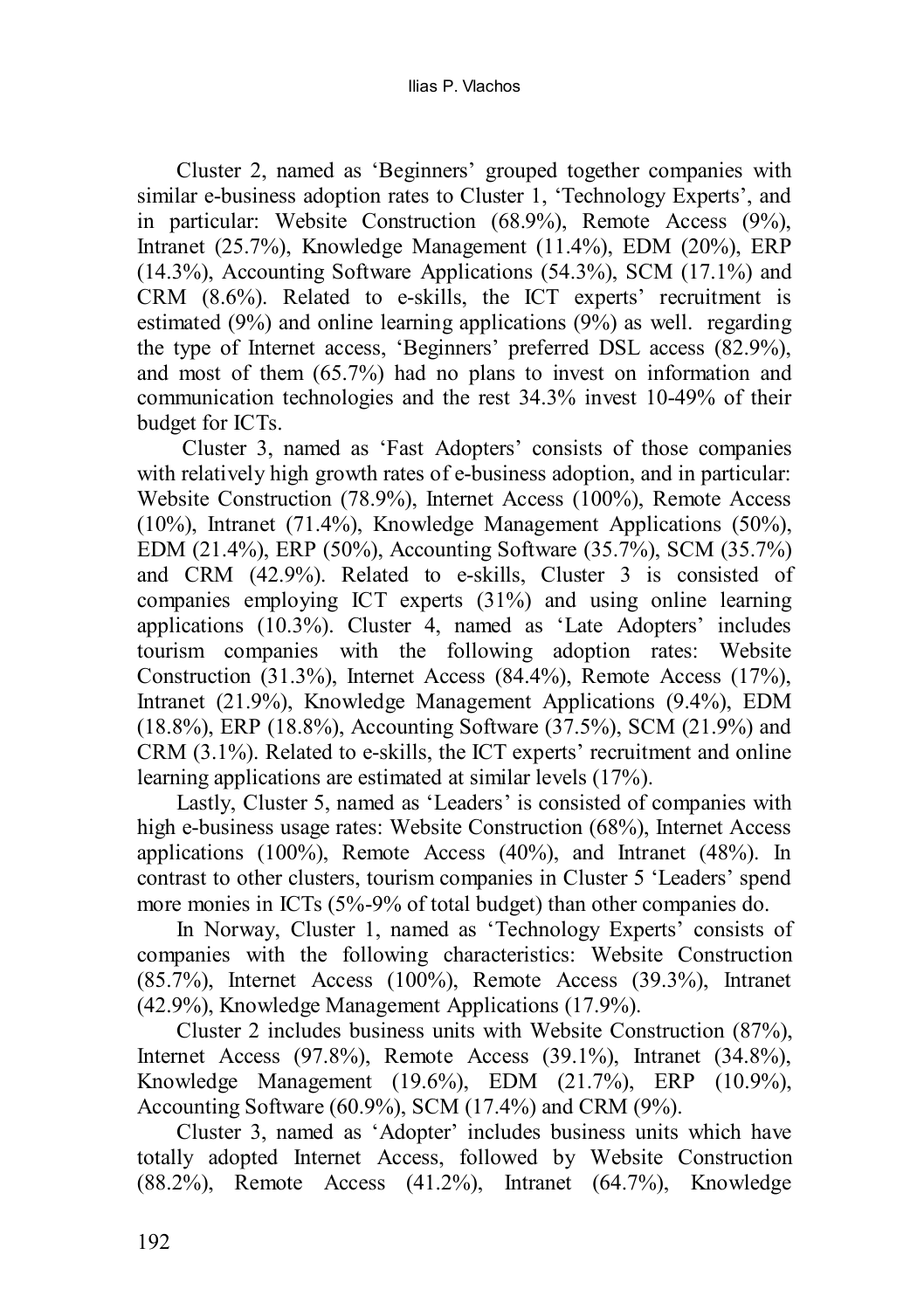#### *TOURISMOS: AN INTERNATIONAL MULTIDISCIPLINARY JOURNAL OF TOURISM* Volume 8, Number 1, Spring 2013, pp. 179-197 UDC: 338.48+640(050)

Management (41.2%), EDM (35.3%), ERP (17.6%), Accounting Software Applications (47.1%), SCM (41.2%) and CRM (10%). Related to e-skills, the ICT experts' recruitment is estimated (47.1%) and online learning applications (41.2%).

Regarding Cluster 4, named as 'Leader' includes business units which have totally adopted Internet Access, Website Construction (91.8%), Remote Access (44.9%), Intranet (30.6%), Knowledge Management Applications (12.2%), EDM (20.4%), ERP (18.4%), Accounting Software Applications (61.2%), SCM (18.4%) and CRM  $(17\%)$ .

## **CONCLUSIONS**

This study investigated tourism business behaviour regarding ebusiness adoption in three European countries. The main objective was to uncover hidden patterns of behaviours that would constitute clusters of companies with similar behaviour and attitudes. It is evidenced that companies in the same sector have different adoption behaviour. It is common to found 'leaders' and 'followers' and 'late adopters'. However, this adoption behaviour has not well documented in tourism sector and more particular with e-business technologies and applications. Choosing three different European countries, all members of the European Economic Area, with different tourism profiles, helps compare tourism companies' behaviour and test whether or not there are solid patters dealing with e-business.

Five patterns of behaviour were revealed in Greece and Portugal and four in Norway. Those groups were named as: 'Leaders' 'Technology Experts', 'Fast Adopters' 'Beginners', 'Late Adopters'. In Norway, the group 'Late Adopters' also included companies characterised as 'Beginners' in the other two countries.

'Leaders' can be regarded as the most technological advanced group among tourism companies. Leaders have high rates of adopting of advanced e-business applications SCM, CRM e-orders, e-invoices. Leaders spend the more monies than all other companies for ICT and ebusiness applications. The demographic profile of 'Leaders' was as expected for all three countries. Specifically, Leaders are large companies in Greece (66.7% of companies having more than 250 employees) and Portugal. It was striking to find that halve of the Leaders in Norway were small enterprises with 1-9 employees. Furthermore, it is expectable that few companies with be Leaders in a specific sector. Indeed, in Greece, Leaders were the 5% of the population, in Portugal the 10% but in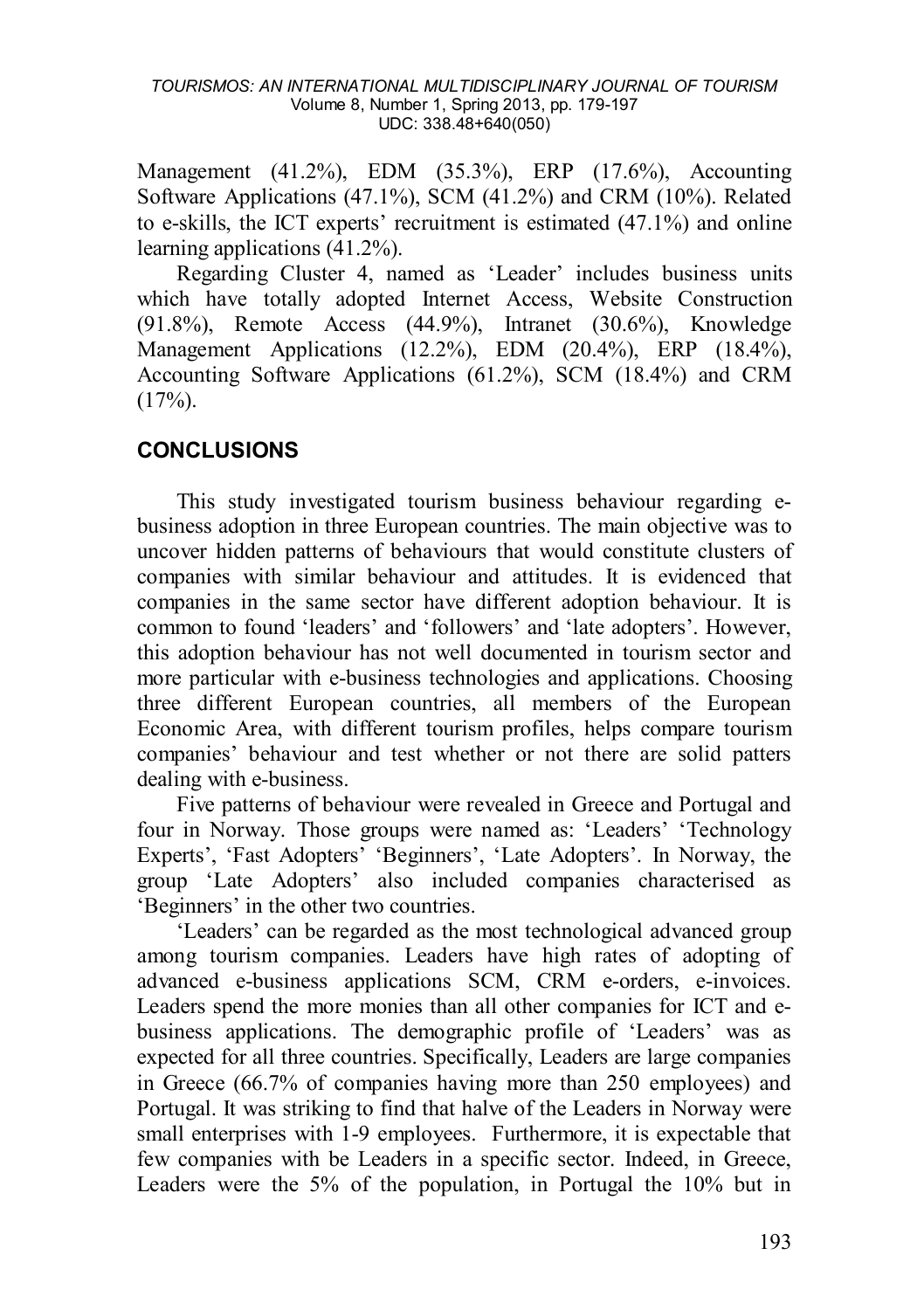Norway 35% were characterised as leaders. This can be explained taking into account the fact that Norway is a more developed country than Greece and Portugal are. The structure of the sector also takes a significant role. Results indicate that in Norway small tourism companies lead the e-business development but in South Europe, the sector waits the large companies to take the lead and smaller companies then follow.

'Technology Experts', represent 24% of companies in Greece, 24% in Portugal and 20% in Norway. There is no clear demographic profile for this group of companies. However, it seems that most companies are medium-sized with more than 20 years of operations. One characteristic of Technology Experts is that the use advanced e-business applications in a large percentage, sometime more than simpler e-business applications. This indicates that these companies are aware of the full spectrum of ebusiness applications and have chosen the most beneficial to them. Also, this finding indicates that these companies have the necessary infostructure to operate these advanced applications.

'Fast Adopters' represent 16%, 10% and 12% of Greek, Portuguese, and Norwegian tourism companies respectively. All companies in Fast Adopters have 100% Internet Access and most characteristics are similar to 'Technology Experts' group of companies. Findings indicate that are companies that invest a significant part of monies in order not to lag technologically behind and become, like Technology Experts, the second to Leaders companies. For example, in Greece, Fast Adopters use Accounting Software (47.4%) less than Technology Experts (62.1%). The same stands true for CRM (41.4% and 26.3% respectively). However, Fast Adopters try to catch up by investing more e-skills (i.e. comparing ICT experts in Fast Adopters and Technology Experts were: 68.4% over 51.7% in Greece, and 24% over 17% in Portugal, respectively).

'Beginners' as well as 'Late Adopters' are the most disadvantaged companies regarding the adopting of e-business technologies and applications. Together, they represent 54%, 48% and 33% in Greece, Portugal and Norway respectively. The figures for Late Adopters are: 24%, 23% and 33% for Greece, Portugal and Norway respectively. Companies belonging to 'Beginners' as well as 'Late Adopters' are mostly small companies (i.e. for Greece, 96.5% of Late Adopters occupy less than 50 employees). These two groups of companies spend the less budget of all tourism companies for ICT technologies. Most figures indicate a low involvement with e-business: for example, technologies such as wireless broadband and direct fibre are almost absent from these two groups, except some usage from the more technologically advance Norwegian companies. The figures of Late Adopters are less favoured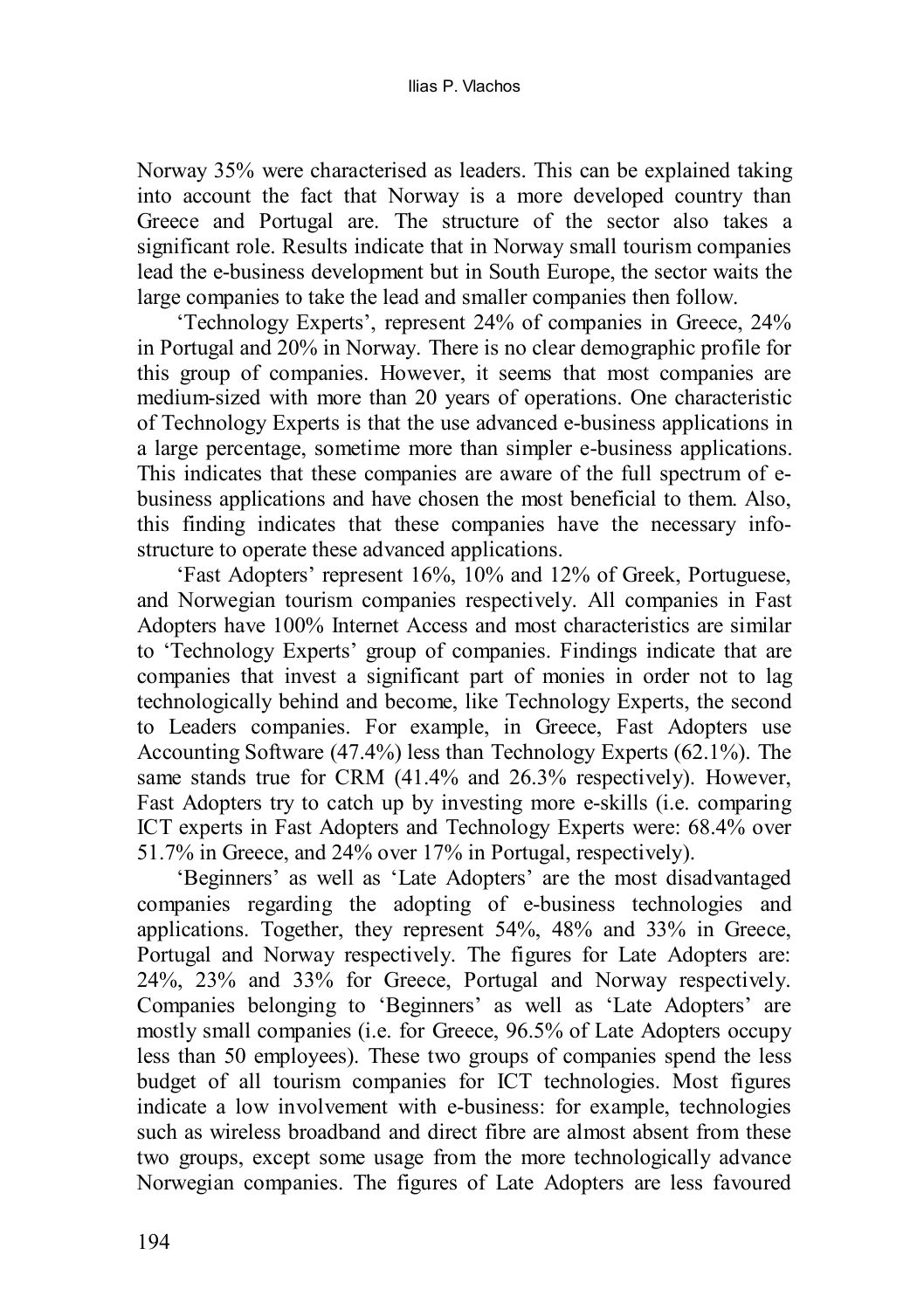than Beginners. For example, Late Adopters use CRM applications as low as 6.9%, 3.1% and 9% for Greece, Portugal, and Norway. However, the same figures for Beginners are: 25% and 8.6% for Greece and Portugal, respectively.

The above evidence suggests that there are different patterns of behaviour among tourist companies regarding e-business, but there are strong indications that the partners are indifferent. Indeed, all patterns of behaviour are found in all countries. For example, there are differences between leaders in Norway and Greece or Portugal. This is a significant finding that requires further research.

There are certain methodological limitations that require attention when interpreting the findings of the research. Due to the fact that this study was based on secondary data of e-business market watch, there was little control over the reliability and validity of the instrument used. The questionnaire was a generic one, applying to many sectors. The sample the survey of E-Business included only companies with computer usage, thus the percentages does not necessarily reflects the whole population, although computer usage was almost absolute when survey was conducted.

Despite the above limitations, this study uncovered important patterns of behaviour in tourism sector. Future research should shed more light on the characteristics of every cluster of companies and investigate country and sector-effects.

#### **REFERENCES**

- Braun, P. & Hollick, M. (2006). Tourism Skills Delivery: Sharing Tourism Knowledge Online. *Education and Training*, Vol. 48, No.8/9, pp.693-703.
- Christou P. & Saveriades, A. (2010). The use of ethnography to explore tourist satisfaction antecedents. *Tourismos: an International Multidisciplinary Journal of Tourism*, Vol. 5, No.1, pp.89-101.
- Cuervo, M. & Menendez, A. (2006). A Multivariate Framework for the Analysis of the Digital Divide: Evidence for the European Union-15. *Information*  Management, Vol. 42, pp.756-766.
- Dabas, S. & Manaktola, K. (2007). Managing Reservations Through Online Distribution Channels. *International Journal of Contemporary, Hospitality Management,* Vol. 19, No.5, pp.388-396.
- Didascalou, E. Lagos D. & Nastos, P. (2009). Wellness tourism: evaluating destination attributes for tourism planning in a competitive segment market. *Tourismos: an International Multidisciplinary Journal of Tourism*, Vol. 4, No.4, pp.113-126.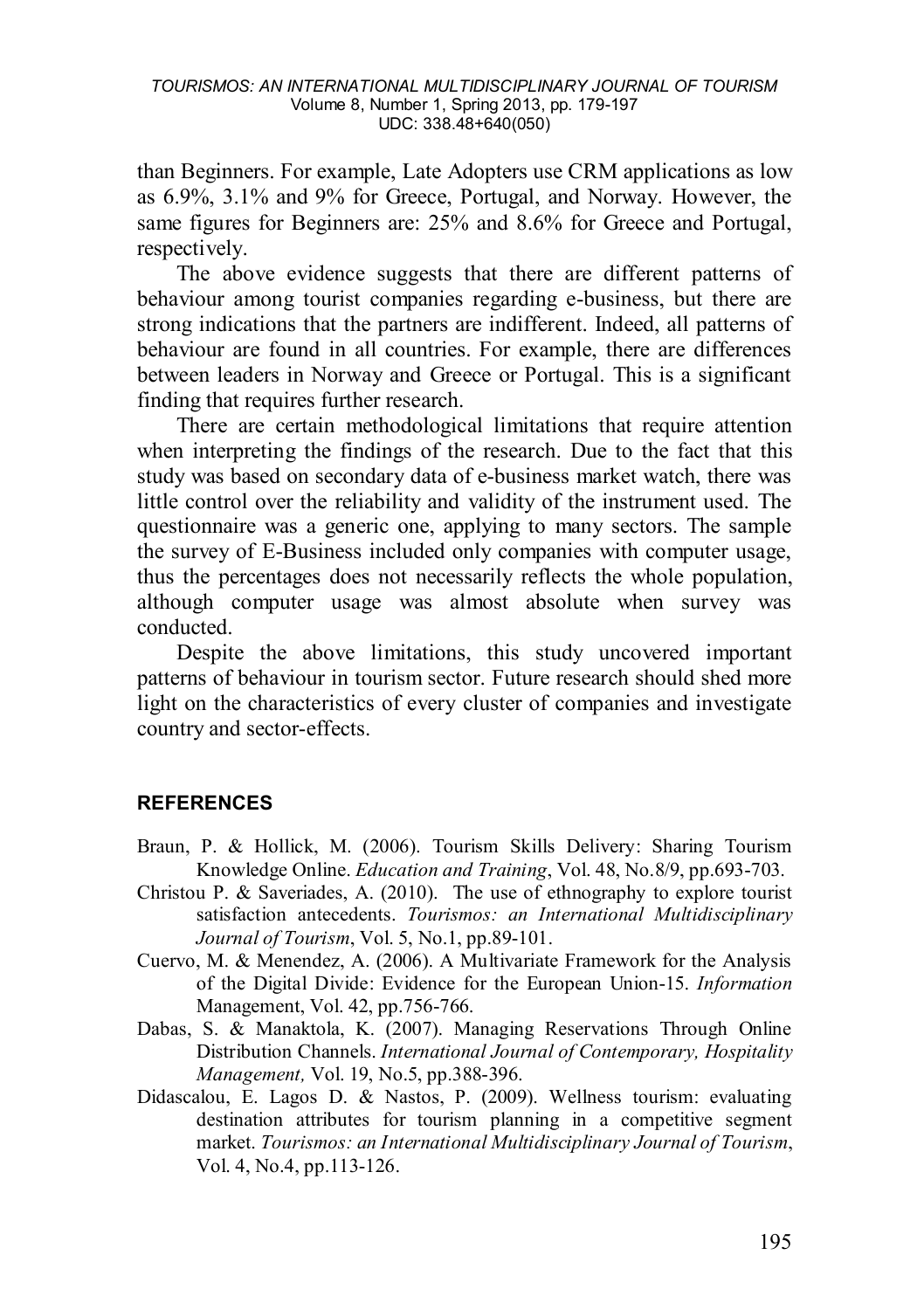- Falk, M. (2005). ICT-Linked Firm Reorganisation and Productivity Gains. *Technovation*, Vol. 25, pp.1229-1250.
- Grangsjo, P. (2003). Competing Meta-organizations in the Organizational Field of Tourism. *European Tourism Research Institute*, ETOUR, Mid Sweden University S-831 25 Östersund.
- Iansiti, D. (2005). Strategy, Differentiation, and the New IT. *Harvard Business School*, pp.1-12.
- Lasch, F., Le Roy, F. & Yami, S. (2007). Critical Growth Factors of ICT Startups. *Management Decision*, Vol. 45, No.1, pp.62-75.
- Lebe, S. & Milfelner, B. (2006). Innovative Organisation App. roach to Sustainable Tourism Development in Rural Areas. *Kybernetes,* Vol. 35, No.7/8, pp.1136-1146.
- Lekakou, M. B. Pallis, A. A. & Vaggelas, G. K. (2009). Which homeport in Europe: the cruise industry's selection criteria. *Tourismos: an International Multidisciplinary Journal of Tourism*, Vol. 4, No.4, pp.215- 240
- Martin, L. (2004). E-Innovation: Internet Impacts on Small UK Hospitality Firms. *International Journal of Contemporary Hospitality Management,* Vol. 16, No.2, pp.82-90.
- Meyronin, B. (2004). ICT: The Creation of Value and Differentiation in Services. *Managing Service Quality,* Vol. 14, No. 2/3, pp. 216-225.
- Morrison, A. & Teixeira, R. (2004). Small Business Performance: A Tourism Sector Focus. *Journal of Small Business and Enterprise Development,*  Vol. 11, No.2, pp.166-173.
- Morrison, A. Lynch, P. & Johns, N. (2004). International Tourism Networks. *International Journal of Contemporary Hospital Management,* Vol. 16, No.3, pp.197-202.
- Niininen, O. Buhalis, D. & March, R. (2007). Customer Empowerment in Tourism through Consumer Centric Marketing (CCM). *Qualitative Market Research: An International Journal,* Vol. 10, No.3, pp.265-281.
- Poon, W. & Lau, K. (2003). Value Challenges in Supply Chain Management. *Logistics Information Management*, Vol. 13, No.3, pp.150-155.
- Porter, M. (2001). Strategy and Internet. *Harvard Business Review*, March 2001, pp.63-78.
- Porter, M. & Millar, V. (1985). How Information Gives you Competitive Advantage. *Harvard Business Review,* pp.149-161.
- Psillakis, Z., Panagopoulos, A. & Kanellopoulos, D. (2009). Low cost inferential forecasting and tourism demand in accommodation industry. *Tourismos: an International Multidisciplinary Journal of Tourism*, Vol. 4, No.2, pp.47-68.
- Rudall, B. & Mann, C. (2006). Advances in the Development of Semantic e-Business. *Kybernetes*, Vol. 35, No.5, pp.613-615.
- Sahadev, S. & Islam, N. (2005). Why Hotels Adopt ICTs: A Study on the ICT Adoption Propensity of Hotels in Thailand. *International Journal of Contemporary Hospitality Management*, Vol. 17, No.5, pp.391-401.